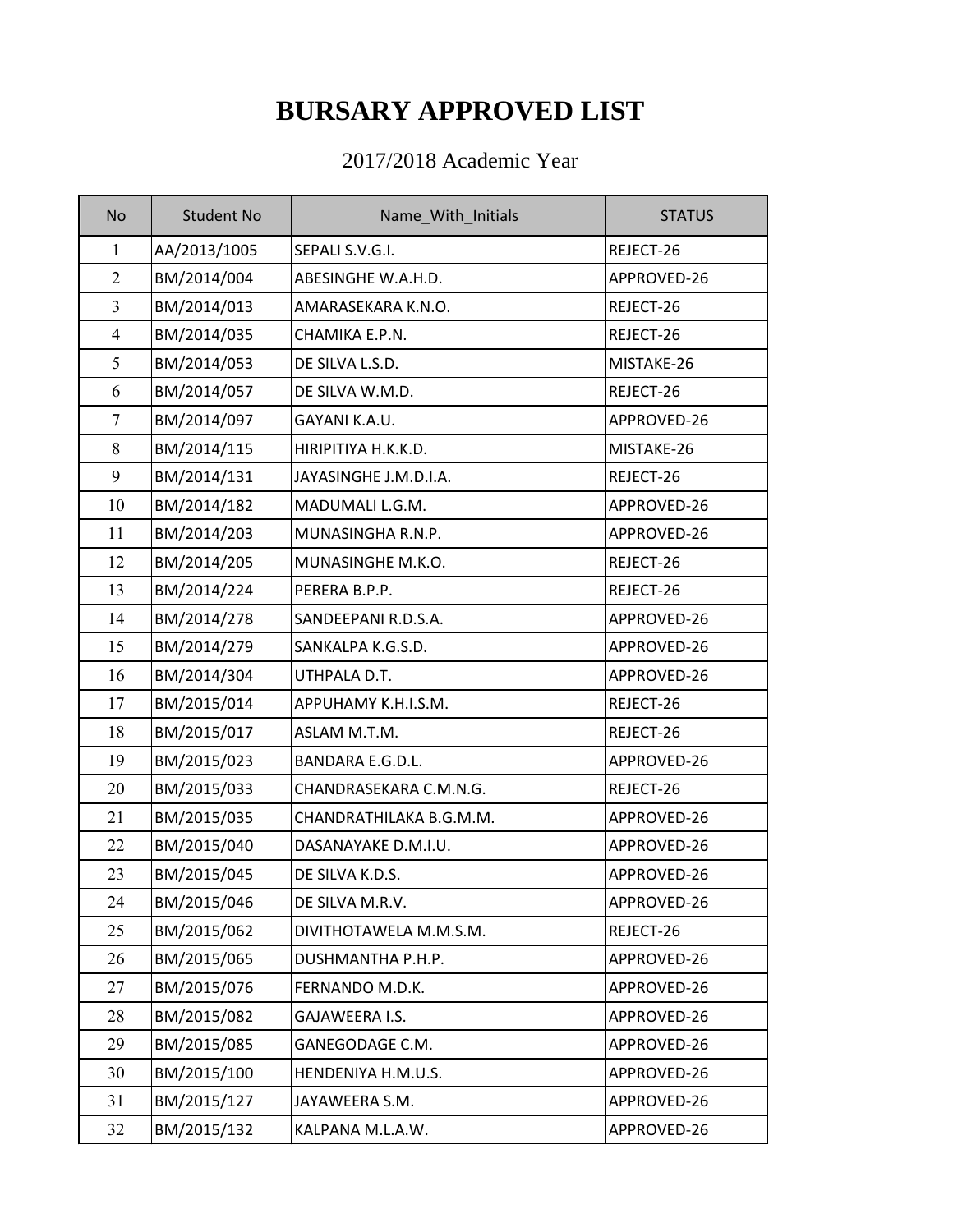| 33 | BM/2015/167 | LIYANAARACHCHI B.L.A.L.S. | APPROVED-26 |
|----|-------------|---------------------------|-------------|
| 34 | BM/2015/199 | MALIKA W.A.L.             | APPROVED-26 |
| 35 | BM/2015/210 | MINOSHA A.S.S.            | APPROVED-26 |
| 36 | BM/2015/214 | NARAYANA S.N.B.M.V.N.     | APPROVED-26 |
| 37 | BM/2015/228 | PARANAYAPA P.T.S.         | MISTAKE-26  |
| 38 | BM/2015/239 | PERERA H.G.S.             | APPROVED-26 |
| 39 | BM/2015/246 | PERERA R.W.G.T.           | APPROVED-26 |
| 40 | BM/2015/281 | RANASINGHE S.P.           | APPROVED-26 |
| 41 | BM/2015/282 | RANATHUNGA M.K.Y.N.       | MISTAKE-26  |
| 42 | BM/2015/287 | RANDIKA W.K.              | APPROVED-26 |
| 43 | BM/2015/289 | RASHANTHA K.D.D.U.        | APPROVED-26 |
| 44 | BM/2015/295 | RATHNAYAKA R.M.T.M.       | APPROVED-26 |
| 45 | BM/2015/315 | SANDEEPANI M.A.U.         | APPROVED-26 |
| 46 | BM/2015/325 | SENANAYAKA S.S.S.R.       | REJECT-26   |
| 47 | BM/2015/327 | SENANAYAKE S.W.P.S.W.H.A. | REJECT-26   |
| 48 | BM/2015/340 | SOYSA R.W.D.S.            | REJECT-26   |
| 49 | BM/2015/345 | SUDARSHANIE G.G.A.S.      | APPROVED-26 |
| 50 | BM/2016/012 | AMARASINGHE G.K.A.H.      | REJECT-26   |
| 51 | BM/2016/031 | BALASOORIYA B.M.M.P.      | APPROVED-26 |
| 52 | BM/2016/039 | BIYAGAMA M.D.             | APPROVED-26 |
| 53 | BM/2016/043 | CARLTON S.K.D.S.          | MISTAKE-26  |
| 54 | BM/2016/047 | CHATHURANGA H.S.B.A.      | REJECT-26   |
| 55 | BM/2016/051 | CHETHANA G.D.S.           | APPROVED-26 |
| 56 | BM/2016/053 | D.T.U.C.UPALI             | APPROVED-26 |
| 57 | BM/2016/054 | DALADAWATHTHA N.T.        | APPROVED-26 |
| 58 | BM/2016/068 | DEWDUNEE M.A.N.           | APPROVED-26 |
| 59 | BM/2016/076 | DILESHANA P.K.A.U.        | REJECT-26   |
| 60 | BM/2016/088 | DINUJAYA V.S.             | REJECT-26   |
| 61 | BM/2016/090 | DINUSHKA N.G.             | MISTAKE-26  |
| 62 | BM/2016/097 | DISSANAYAKE M.U.L.        | APPROVED-26 |
| 63 | BM/2016/098 | DIVYANJALI B.P.T.         | APPROVED-26 |
| 64 | BM/2016/110 | FERNANDO W.W.U.L.         | APPROVED-26 |
| 65 | BM/2016/116 | GAYANI R.M.L.             | REJECT-26   |
| 66 | BM/2016/123 | GUNARATHNA K.P.D.S.       | REJECT-26   |
| 67 | BM/2016/124 | GUNARATHNA M.M.C.P.       | APPROVED-26 |
| 68 | BM/2016/127 | GUNASENA G.R.L.           | APPROVED-26 |
| 69 | BM/2016/135 | HARSHAMALI K.K.D.R.P.     | APPROVED-26 |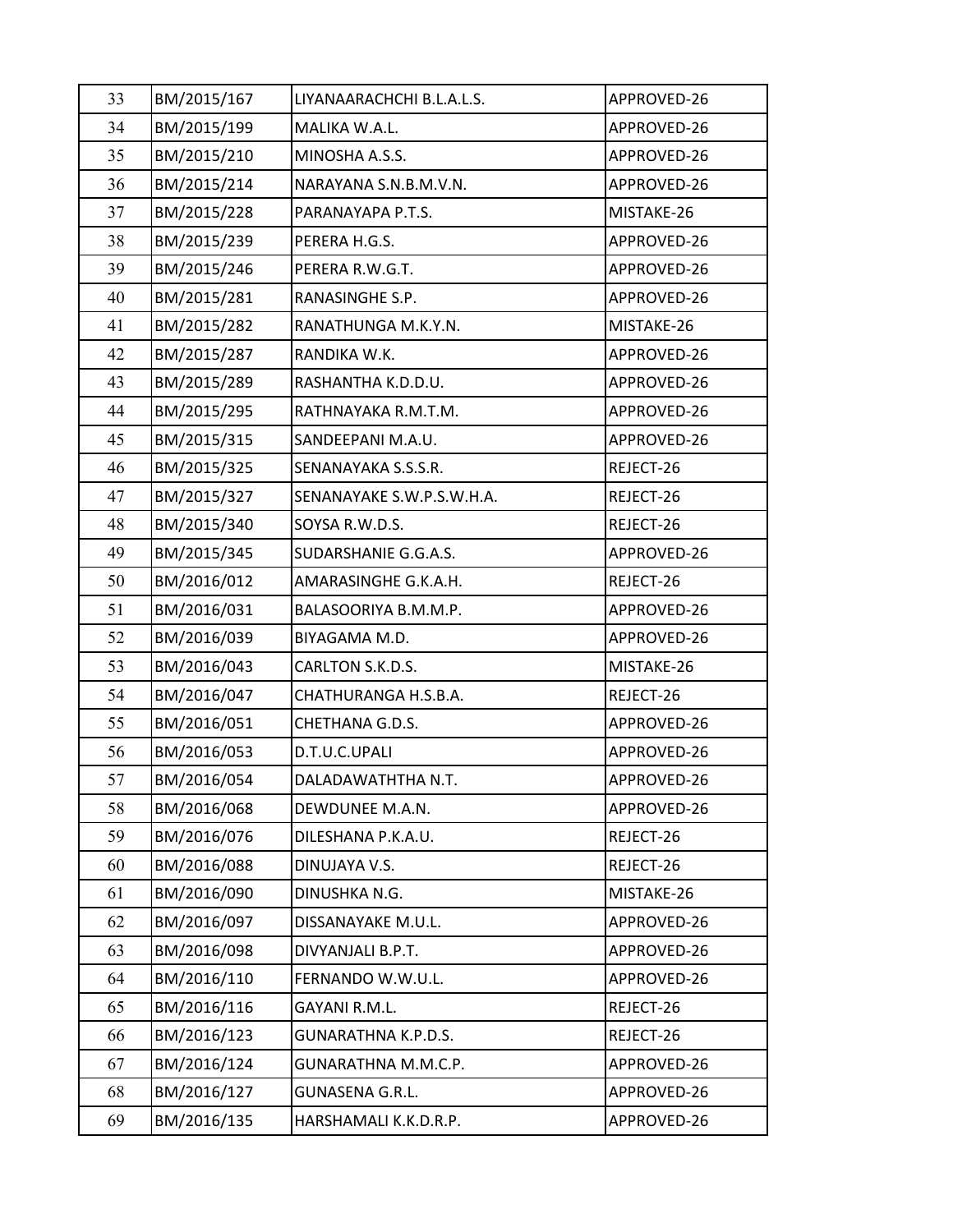| 70  | BM/2016/136 | HARSHANI A.W.W.       | REJECT-26   |
|-----|-------------|-----------------------|-------------|
| 71  | BM/2016/150 | HULUGALLA W.M.D.M.K.  | REJECT-26   |
| 72  | BM/2016/153 | INDRARATHNE H.S.R.    | REJECT-26   |
| 73  | BM/2016/154 | ISHANI M.A.K.         | APPROVED-26 |
| 74  | BM/2016/162 | JAYARANGA A.A.        | APPROVED-26 |
| 75  | BM/2016/168 | JAYASUNDARA J.M.R.P.  | APPROVED-26 |
| 76  | BM/2016/171 | JAYASURIYA J.M.S.L.   | APPROVED-26 |
| 77  | BM/2016/176 | KAHADAWALA K.A.D.B.H. | REJECT-26   |
| 78  | BM/2016/178 | KANCHANAMALA R.M.H.   | APPROVED-26 |
| 79  | BM/2016/185 | KARUNARATHNE W.D.N.K. | APPROVED-26 |
| 80  | BM/2016/200 | KULARATHNA S.P.       | APPROVED-26 |
| 81  | BM/2016/206 | KUMARA R.M.I.D.       | APPROVED-26 |
| 82  | BM/2016/222 | LAKMINI M.L.D.N.      | APPROVED-26 |
| 83  | BM/2016/223 | LAKSHAN B.T.          | REJECT-26   |
| 84  | BM/2016/231 | LIYANAGE P.H.S.M.P.   | APPROVED-26 |
| 85  | BM/2016/235 | MADHUSHAN H.A.S.      | REJECT-26   |
| 86  | BM/2016/237 | <b>MADHUSHAN T.S</b>  | APPROVED-26 |
| 87  | BM/2016/239 | MADHUSHANI H.G.I.     | APPROVED-26 |
| 88  | BM/2016/252 | MADUSHANI S.I.        | APPROVED-26 |
| 89  | BM/2016/255 | MADUSHANI W.M.R.K.    | APPROVED-26 |
| 90  | BM/2016/268 | MUTHUKUDA M.W.A.P.    | MISTAKE-26  |
| 91  | BM/2016/280 | NAYOMIKA U.E.T.T.     | REJECT-26   |
| 92  | BM/2016/311 | PIYUMANTHI E.A.S.     | REJECT-26   |
| 93  | BM/2016/312 | PRABODHANEE D.G.M.    | REJECT-26   |
| 94  | BM/2016/330 | RAJAPAKSHA R.S.D.S.D. | REJECT-26   |
| 95  | BM/2016/332 | RAJARATHNA A.G.M.T.S. | APPROVED-26 |
| 96  | BM/2016/341 | RANDUNU M.P.M.P.      | REJECT-26   |
| 97  | BM/2016/356 | RUWANTHIKA W.U.       | APPROVED-26 |
| 98  | BM/2016/363 | SAMARASINGHA S.D.N.S. | APPROVED-26 |
| 99  | BM/2016/366 | SAMARASINGHE K.I.L.   | APPROVED-26 |
| 100 | BM/2016/374 | SANDHAMALI H.D.N.     | APPROVED-26 |
| 101 | BM/2016/376 | SANDHAMALI L.A.A.     | REJECT-26   |
| 102 | BM/2016/388 | SARANGI H.W.P.        | REJECT-26   |
| 103 | BM/2016/401 | SEPALA P.H.N.H.       | REJECT-26   |
| 104 | BM/2016/406 | SEWWANDI H.Y.R.       | APPROVED-26 |
| 105 | BM/2016/421 | SITHUMINI P.W.S.      | APPROVED-26 |
| 106 | BM/2016/440 | THENNAKOON T.M.N.S.B. | APPROVED-26 |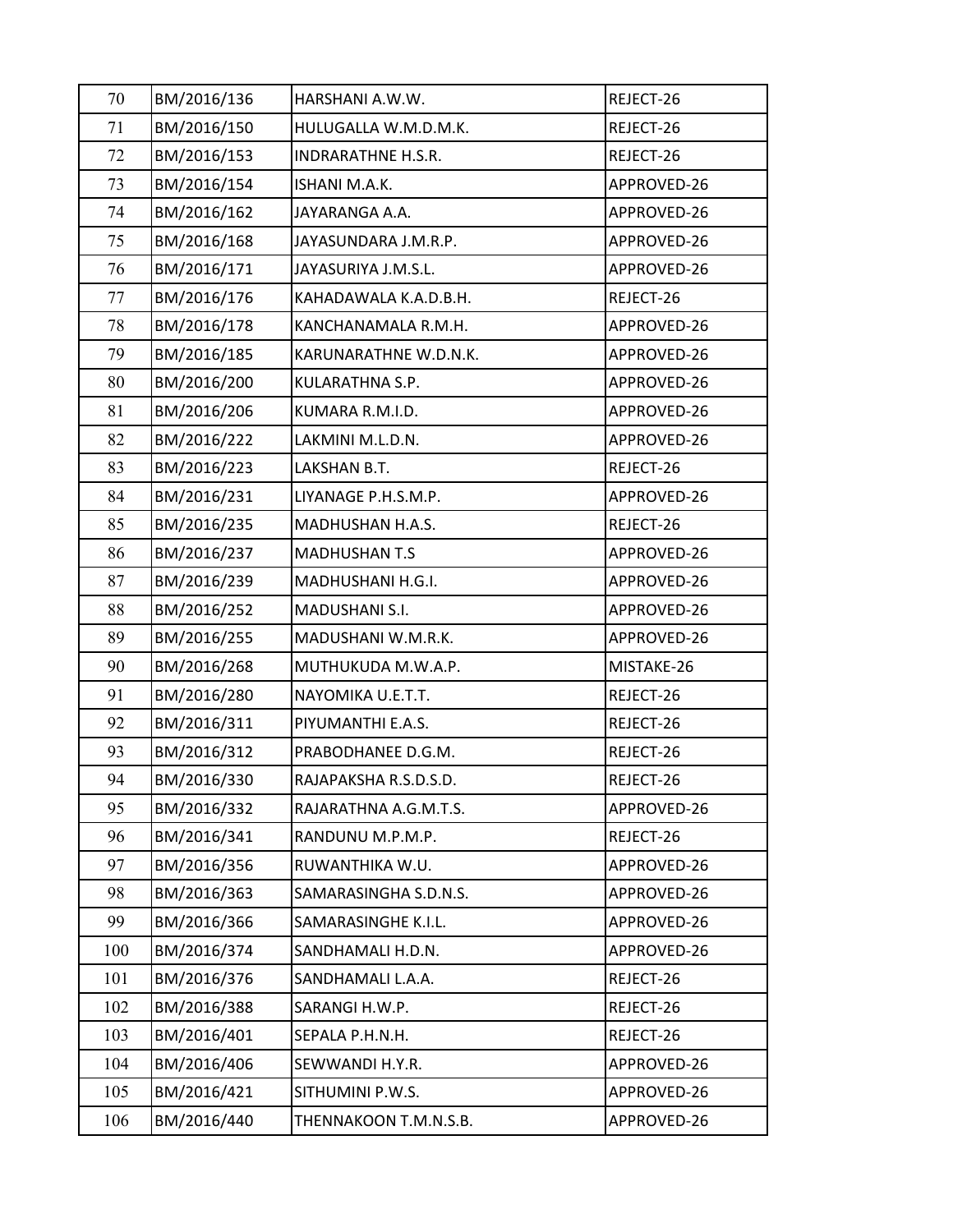| 107 | BM/2016/451 | <b>UDAYANGA M.I.S.</b>    | REJECT-26   |
|-----|-------------|---------------------------|-------------|
| 108 | BM/2016/464 | WANIGASOORIYA W.A.S.S.    | APPROVED-26 |
| 109 | BM/2016/466 | WASANA W.P.               | APPROVED-26 |
| 110 | BM/2016/491 | WIJEWARDHANA H.K.G.I.A.   | REJECT-26   |
| 111 | BM/2016/498 | YAPA Y.M.D.J.             | REJECT-26   |
| 112 | BS/2014/149 | WIJAYASINGHE W.A.N.C.     | REJECT-26   |
| 113 | BS/2014/162 | SAMARAWICKRAMA H.D.       | REJECT-26   |
| 114 | BS/2015/029 | HEMANTHI R.M.K.           | REJECT-26   |
| 115 | BS/2015/039 | JAYASEKARA H.A.P.D.       | APPROVED-26 |
| 116 | BS/2015/040 | JAYASINGHE J.M.H.M.       | REJECT-26   |
| 117 | BS/2015/041 | JAYATHILAKA S.M.I.H.      | APPROVED-26 |
| 118 | BS/2015/058 | LIYANASOORIYA L.A.L.S.C.  | APPROVED-26 |
| 119 | BS/2015/086 | SAMARAKOON S.M.G.K.       | REJECT-26   |
| 120 | BS/2015/108 | WIMALASOORIYA A.K.M.      | REJECT-26   |
| 121 | BS/2015/129 | JAYATHISSA.Y.P.N.P.       | REJECT-26   |
| 122 | BS/2015/149 | PATHIRANA.H.P.C.M.        | REJECT-26   |
| 123 | BS/2015/155 | PREMALAL.K.R.D.D.         | APPROVED-26 |
| 124 | BS/2015/159 | RANTHILAKA.K.W.D.H.       | APPROVED-26 |
| 125 | BS/2015/160 | RUBASNGHA.K.G.            | APPROVED-26 |
| 126 | BS/2015/170 | SOVIS W.R.K.              | APPROVED-26 |
| 127 | BS/2015/174 | ABERATHNE.N.M.M.M.        | APPROVED-26 |
| 128 | BS/2015/192 | GUNAWARDANA.J.G.S.N.C.    | APPROVED-26 |
| 129 | BS/2015/195 | HASARA.U.P.S.             | MISTAKE-26  |
| 130 | BS/2015/208 | NADEESHANI.B.A.P.S.       | REJECT-26   |
| 131 | BS/2015/213 | PERERA.W.S.P.             | APPROVED-26 |
| 132 | BS/2015/239 | HIMASHA M.F.F.            | APPROVED-26 |
| 133 | BS/2015/240 | JAYAWARDHANA Y.N.S.       | REJECT-26   |
| 134 | BS/2015/253 | RATHNAYAKA R.M.A.C.       | APPROVED-26 |
| 135 | BS/2015/281 | SHASINI W.A.              | REJECT-26   |
| 136 | BS/2015/900 | DHARMAKEERTHI W.D.L.S.M.  | APPROVED-26 |
| 137 | BS/2016/007 | ARUNODI D.M.S.            | APPROVED-26 |
| 138 | BS/2016/010 | BALASOORIYA B.M.C.M.      | APPROVED-26 |
| 139 | BS/2016/012 | BODHINARAYANA V.N.        | APPROVED-26 |
| 140 | BS/2016/013 | CASSIM <sub>S</sub>       | MISTAKE-26  |
| 141 | BS/2016/040 | EKANAYAKA K.S.J.          | APPROVED-26 |
| 142 | BS/2016/061 | KALANIKA G.I.             | REJECT-26   |
| 143 | BS/2016/068 | KASTHURIARACHCHI K.D.M.D. | APPROVED-26 |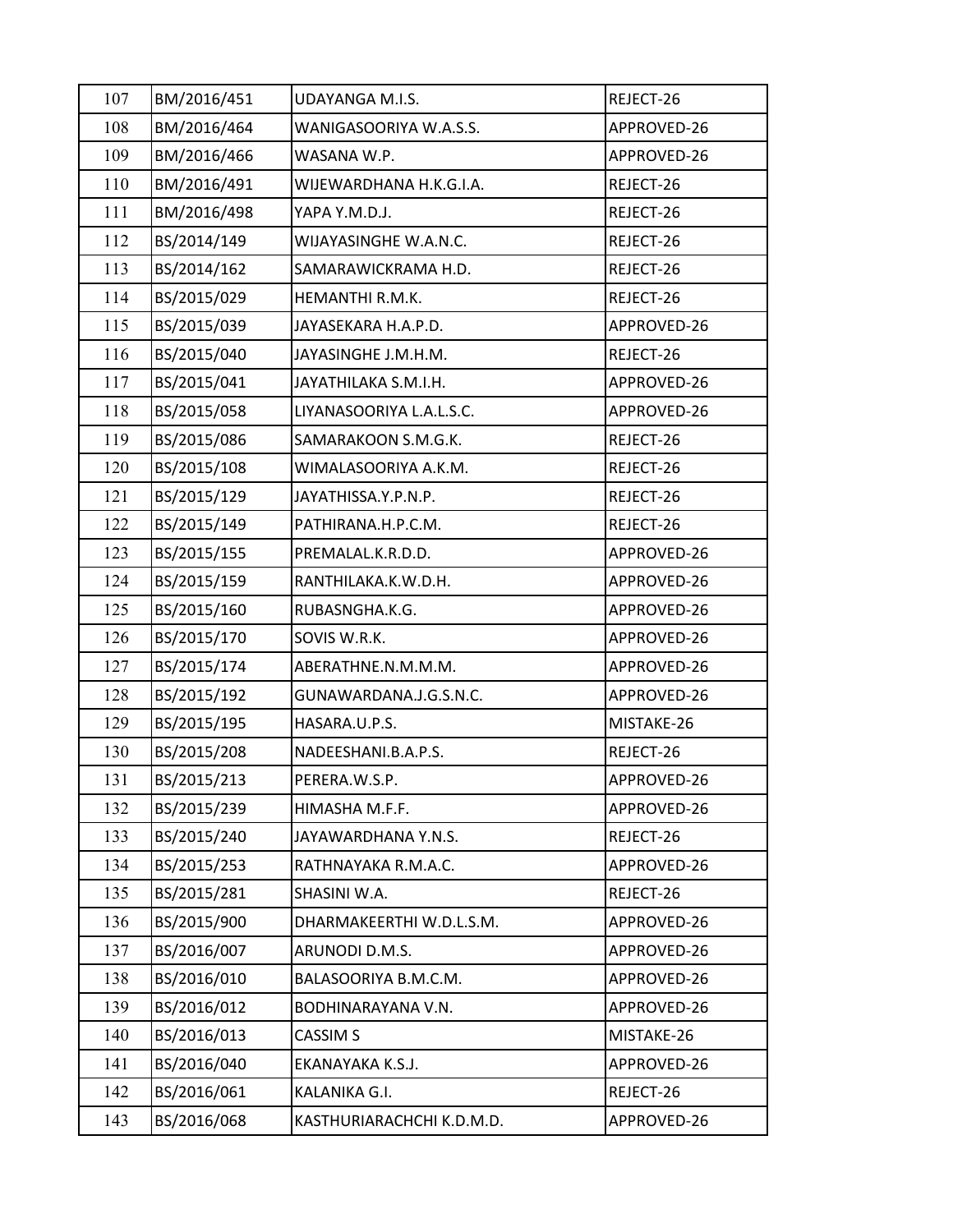| 144 | BS/2016/094 | PALLEVEEDIYA P.D.D.     | APPROVED-26 |
|-----|-------------|-------------------------|-------------|
| 145 | BS/2016/097 | PERERA H.M.N.S.         | APPROVED-26 |
| 146 | BS/2016/112 | RANASINGHA A.S.T.       | MISTAKE-26  |
| 147 | BS/2016/117 | RANGANA K.T.P.Y.        | REJECT-26   |
| 148 | BS/2016/121 | RATHNAYAKE R.M.K.M.G.   | REJECT-26   |
| 149 | BS/2016/123 | RIFKA A.R.F.            | REJECT-26   |
| 150 | BS/2016/134 | SENARATHNA H.D.U.N.S.   | APPROVED-26 |
| 151 | BS/2016/145 | SOORIYAWANSHA A.M.S.C.  | APPROVED-26 |
| 152 | BS/2016/163 | WEERASEKARA W.A.C.      | APPROVED-26 |
| 153 | BS/2016/166 | WICKRAMASINGHE A.P.D.I. | APPROVED-26 |
| 154 | BS/2016/168 | WIJESINGHA S.W.G.M.M.L. | REJECT-26   |
| 155 | CM/2014/009 | BANDARA H.M.P.K.S.      | APPROVED-26 |
| 156 | CM/2014/012 | BANDARA S.M.S.I.        | APPROVED-26 |
| 157 | CM/2014/031 | EDIRISINGHE A.E.R.K.    | MISTAKE-26  |
| 158 | CM/2014/034 | FERNANDO M.V.R.         | REJECT-26   |
| 159 | CM/2014/039 | GAMAGE B.G.S.K.         | REJECT-26   |
| 160 | CM/2014/043 | GUNARATHNA N.B.C.N.     | REJECT-26   |
| 161 | CM/2014/061 | JAYAWARDENA M.D.C.      | APPROVED-26 |
| 162 | CM/2014/068 | KAUMADI W.M.N.          | REJECT-26   |
| 163 | CM/2014/091 | MADUBHASHINI B.K.       | APPROVED-26 |
| 164 | CM/2014/098 | MUNATHANTHRI M.D.T.A.   | REJECT-26   |
| 165 | CM/2014/109 | PERERA A.L.A.           | REJECT-26   |
| 166 | CM/2014/115 | PERERA M.P.N.           | REJECT-26   |
| 167 | CM/2014/137 | RATHNAWEERA G.N.O.      | REJECT-26   |
| 168 | CM/2014/153 | SENANAYAKE S.M.N.E.B.   | REJECT-26   |
| 169 | CM/2014/159 | SIRIWARDHANA T.M.D.K.G. | REJECT-26   |
| 170 | CM/2014/169 | VIMUKTHI W.K.T.         | APPROVED-26 |
| 171 | CM/2014/171 | VITHANAGE B.V.S.V.B.    | APPROVED-26 |
| 172 | CM/2014/177 | WICKRAMAARACHCHI K.M.R. | APPROVED-26 |
| 173 | CM/2014/182 | WIJERATHNA K.M.S.S.     | APPROVED-26 |
| 174 | CM/2015/002 | ABEWICRAMA K.L.N.S.     | REJECT-26   |
| 175 | CM/2015/006 | ABUBAKKER H.B.M.B.      | APPROVED-26 |
| 176 | CM/2015/015 | ATHTHANAYAKA A.D.       | APPROVED-26 |
| 177 | CM/2015/022 | BANDARA S.B.S.S.        | APPROVED-26 |
| 178 | CM/2015/061 | HANSIKA S.T.R.          | APPROVED-26 |
| 179 | CM/2015/069 | JAYASEKARA J.C.C.       | APPROVED-26 |
| 180 | CM/2015/073 | JAYASINGHE K.N.C.       | APPROVED-26 |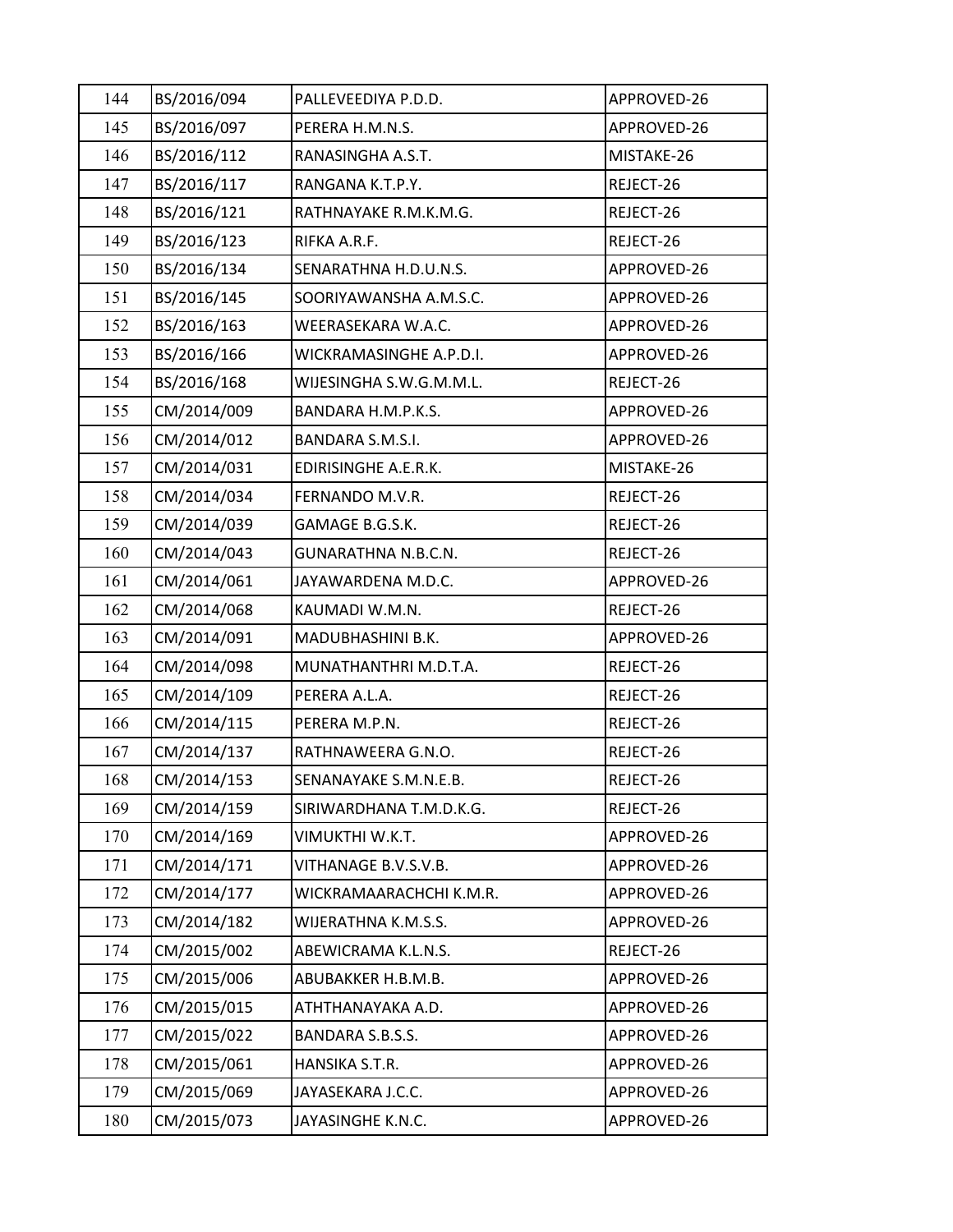| 181 | CM/2015/075 | JAYAWARDHANA L.A.A.S.  | MISTAKE-26  |
|-----|-------------|------------------------|-------------|
| 182 | CM/2015/084 | KUMARA J.T.S.D.        | APPROVED-26 |
| 183 | CM/2015/091 | LAKSHANI H.L.I.        | APPROVED-26 |
| 184 | CM/2015/101 | MANAMENDRA S.D.S.J.    | REJECT-26   |
| 185 | CM/2015/113 | PERERA B.C.M.          | APPROVED-26 |
| 186 | CM/2015/141 | RANDIKA G.A.H.         | APPROVED-26 |
| 187 | CM/2015/146 | SAMARASINGHE S.D.L.K.  | APPROVED-26 |
| 188 | CM/2015/165 | SOMATHILAKA I.D.N.R.B. | APPROVED-26 |
| 189 | CM/2015/166 | SOORIYAARACHCHI S.S.   | REJECT-26   |
| 190 | CM/2015/174 | THILANKA P.M.K.        | APPROVED-26 |
| 191 | CM/2015/198 | WIMALARATHNA P.A.      | APPROVED-26 |
| 192 | CM/2015/200 | WEERASEKARA.K.D.U.I.   | APPROVED-26 |
| 193 | CM/2015/905 | ERANGIKA K.O.          | APPROVED-26 |
| 194 | CM/2016/006 | ANANDA A.G.A.K.        | APPROVED-26 |
| 195 | CM/2016/012 | BALASOORIYA B.A.H.A.   | APPROVED-26 |
| 196 | CM/2016/024 | DAYARATHNA S.S.I.      | APPROVED-26 |
| 197 | CM/2016/029 | DHANUSHIKA S.R.        | APPROVED-26 |
| 198 | CM/2016/054 | GODAGAMA T.U.          | REJECT-26   |
| 199 | CM/2016/075 | JAYASUNDARA Y.M.       | APPROVED-26 |
| 200 | CM/2016/077 | JAYAWICKRAMA D.G.S.    | REJECT-26   |
| 201 | CM/2016/095 | MADHUMALI E.A.U.       | APPROVED-26 |
| 202 | CM/2016/096 | MADHUMALI S.M.K.       | APPROVED-26 |
| 203 | CM/2016/113 | NADEESHIKA S.G.N.      | APPROVED-26 |
| 204 | CM/2016/127 | PERERA G.S.S.          | APPROVED-26 |
| 205 | CM/2016/134 | PIUMIKA M.V.           | REJECT-26   |
| 206 | CM/2016/144 | RATHNAYAKE R.M.Y.S.    | APPROVED-26 |
| 207 | CM/2016/152 | SANDEEPANI M.G.D.      | APPROVED-26 |
| 208 | CM/2016/162 | SHILAKSHI P.G.U.       | APPROVED-26 |
| 209 | CM/2016/163 | SITHARA P.A.R.         | APPROVED-26 |
| 210 | CM/2016/171 | UDAYANGANI O.M.I.      | REJECT-26   |
| 211 | CM/2016/173 | UPAMALI K.M.I.         | APPROVED-26 |
| 212 | CM/2016/175 | VISHMIKA M.W.A.        | REJECT-26   |
| 213 | CM/2016/189 | WIJERATHNE P.G.M.D.B.  | REJECT-26   |
| 214 | CM/2016/194 | WIJETHUNGA W.M.L.A.B.  | APPROVED-26 |
| 215 | CM/2016/195 | WIJEWARDANA S.M.       | APPROVED-26 |
| 216 | CS/2016/002 | AJINTHAN T.            | REJECT-26   |
| 217 | CS/2016/006 | DESHAN D.S.K.K.        | APPROVED-26 |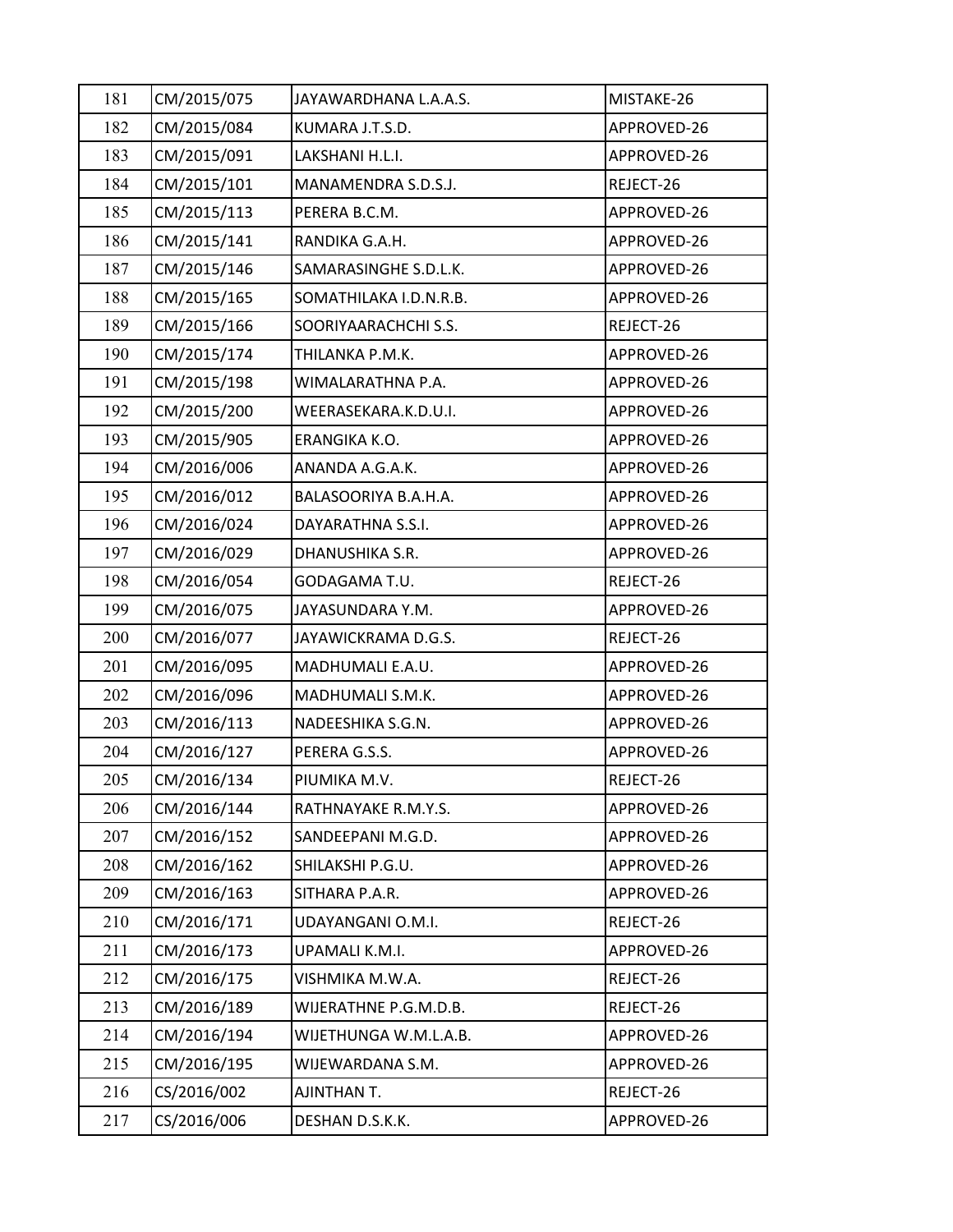| 218 | CS/2016/012 | HEMACHANDRA K.R.K.R.         | APPROVED-26 |
|-----|-------------|------------------------------|-------------|
| 219 | CS/2016/016 | KALISTAN N.                  | APPROVED-26 |
| 220 | CS/2016/017 | KAPILAN B.                   | APPROVED-26 |
| 221 | CS/2016/032 | RAMBUKKANAGE N.S.            | APPROVED-26 |
| 222 | CS/2016/034 | SANDARUWAN M.S.L.R.          | APPROVED-26 |
| 223 | CS/2016/036 | SENARATHNA S.A.S.N.          | APPROVED-26 |
| 224 | CS/2016/047 | WASALA Y.C.J.                | REJECT-26   |
| 225 | CT/2015/011 | DHANANJAYA S.M.D.V.          | APPROVED-26 |
| 226 | CT/2015/019 | HANDUNWALA D.R.              | APPROVED-26 |
| 227 | CT/2015/023 | JAYASEKARA J.M.R.Y.          | MISTAKE-26  |
| 228 | CT/2015/030 | KOTUVILA K.K.C.P.            | REJECT-26   |
| 229 | CT/2015/031 | KUMARI H.A.S.H               | REJECT-26   |
| 230 | CT/2015/041 | PADMASIRI K.M.P.U.           | REJECT-26   |
| 231 | CT/2015/042 | PARANAWITHANA D.K.M.         | APPROVED-26 |
| 232 | CT/2015/045 | PERERA M.M.G.                | APPROVED-26 |
| 233 | CT/2015/059 | SISITHA M.D.D.               | MISTAKE-26  |
| 234 | CT/2015/070 | WASANTHA A.V.A.L.S.          | APPROVED-26 |
| 235 | CT/2016/001 | <b>AJANTHAN S.</b>           | APPROVED-26 |
| 236 | CT/2016/005 | AYASH M.A.F.                 | REJECT-26   |
| 237 | CT/2016/008 | BEGAM A.N.N.                 | APPROVED-26 |
| 238 | CT/2016/009 | DESHAN R.P.N.                | APPROVED-26 |
| 239 | CT/2016/014 | FAIYAZ AHAMED M.R.           | APPROVED-26 |
| 240 | CT/2016/016 | <b>GANESHAKUMARAN S.</b>     | APPROVED-26 |
| 241 | CT/2016/022 | HULANGAMUWA R.R.W.G.B.K.V.B. | REJECT-26   |
| 242 | CT/2016/023 | INTHISAR M.H.M.              | APPROVED-26 |
| 243 | CT/2016/045 | PITHURSHAN P.                | APPROVED-26 |
| 244 | CT/2016/047 | PERERA W.O.N.                | APPROVED-26 |
| 245 | CT/2016/057 | SAFNIYA M.S.F.               | REJECT-26   |
| 246 | CT/2016/062 | SARFIRAS A.M.                | APPROVED-26 |
| 247 | CT/2016/063 | SARUKAN G.                   | REJECT-26   |
| 248 | CT/2016/073 | WARNAKULA S.D.J.C.           | MISTAKE-26  |
| 249 | CT/2016/074 | WICKRAMASOORIYA N.F.A.L.     | REJECT-26   |
| 250 | EM/2015/001 | AMARASENA M.D.M.C.K.         | REJECT-26   |
| 251 | EM/2015/002 | BANDARA I.M.N.D.             | REJECT-26   |
| 252 | EM/2015/023 | WICKRAMASINGHE I.N.S.A.S.    | APPROVED-26 |
| 253 | EM/2015/041 | WIDANAGAMA.U.S.              | MISTAKE-26  |
| 254 | EM/2015/049 | PARANAGAMA.P.S.D.            | APPROVED-26 |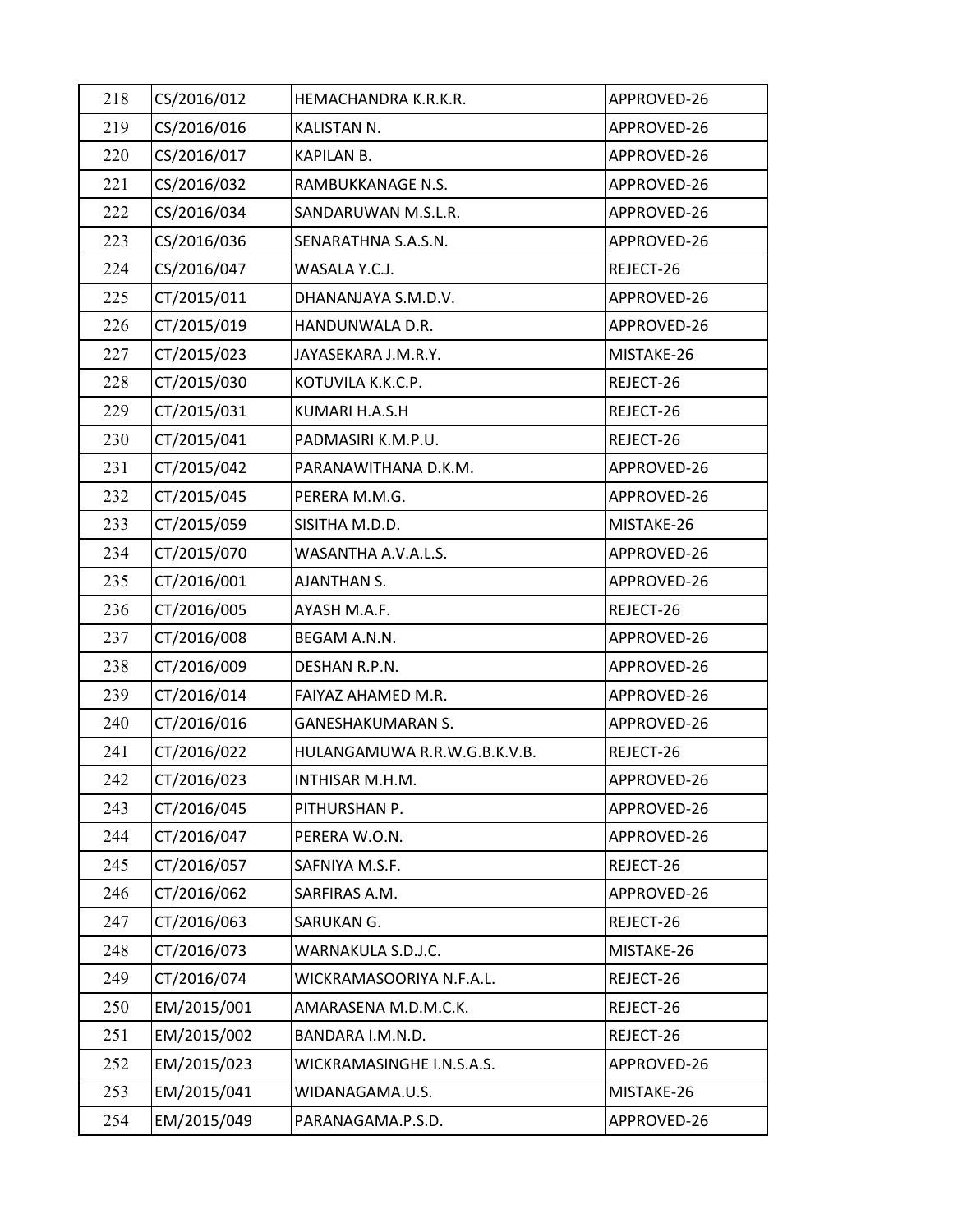| 255 | EM/2016/011 | DISSANAYAKE J.A.          | APPROVED-26 |
|-----|-------------|---------------------------|-------------|
| 256 | EM/2016/014 | JAYARATHNE K.M.           | APPROVED-26 |
| 257 | EM/2016/015 | KALPANI H.K.P.U.          | APPROVED-26 |
| 258 | EM/2016/019 | KODIKARA K.N.             | APPROVED-26 |
| 259 | EM/2016/039 | RAVINDRAN B.B.            | APPROVED-26 |
| 260 | EM/2016/040 | SADAWIMANA I.G.Y.P.       | REJECT-26   |
| 261 | EM/2016/042 | SANFAR S.M.               | APPROVED-26 |
| 262 | EM/2016/050 | WASALASOORIYA W.M.C.G.    | REJECT-26   |
| 263 | ET/2015/002 | ABEYGUNAWARDHANA R.L.S.P. | REJECT-26   |
| 264 | ET/2015/004 | AHAMED M.M.I.             | APPROVED-26 |
| 265 | ET/2015/005 | ATHAPATHTHU A.M.J.S.      | REJECT-26   |
| 266 | ET/2015/007 | BANDARA R.H.M.N.C.        | APPROVED-26 |
| 267 | ET/2015/021 | HANSANI B.A.D.M.          | APPROVED-26 |
| 268 | ET/2015/024 | JAYARATNE L.G.L.          | APPROVED-26 |
| 269 | ET/2015/034 | KURUPPU K.A.A.R.          | REJECT-26   |
| 270 | ET/2015/037 | LIYANAGE J.K.             | REJECT-26   |
| 271 | ET/2015/041 | MADDUMAGE C.S.            | APPROVED-26 |
| 272 | ET/2015/050 | PERERA N.N.S.             | APPROVED-26 |
| 273 | ET/2015/051 | PERERA N.S.               | APPROVED-26 |
| 274 | ET/2015/053 | PRASADANI R.M.M.H.S.      | REJECT-26   |
| 275 | ET/2015/060 | RATHNAYAKA R.M.H.J.       | APPROVED-26 |
| 276 | ET/2015/061 | ROSHAN M.A.A.             | REJECT-26   |
| 277 | ET/2015/065 | SEWWANDI P.A.M.T.         | APPROVED-26 |
| 278 | ET/2015/073 | THARANGA K.H.G.P.         | APPROVED-26 |
| 279 | ET/2015/081 | WALPOLA K.G.              | APPROVED-26 |
| 280 | ET/2016/004 | ARACHCHI K.L.J.           | REJECT-26   |
| 281 | ET/2016/005 | BALASOORIYA B.A.B.A.      | APPROVED-26 |
| 282 | ET/2016/009 | BANDARA K.H.M.K.A.        | REJECT-26   |
| 283 | ET/2016/014 | DE ZOYSA R.P.S.           | MISTAKE-26  |
| 284 | ET/2016/016 | DISANAYAKA D.M.M.D.       | APPROVED-26 |
| 285 | ET/2016/021 | EKANAYAKE E.M.T.H.        | REJECT-26   |
| 286 | ET/2016/031 | JAYASINGHE J.M.A.U.       | APPROVED-26 |
| 287 | ET/2016/032 | JAYAWICKRAMA N.W.G.V.L.   | REJECT-26   |
| 288 | ET/2016/038 | KIRISATHURS S.            | REJECT-26   |
| 289 | ET/2016/039 | KUMARA K.A.H.K.           | REJECT-26   |
| 290 | ET/2016/045 | MADHUSHANKA G.L.U.S.      | APPROVED-26 |
| 291 | ET/2016/060 | RANASINGHA R.A.M.P.       | REJECT-26   |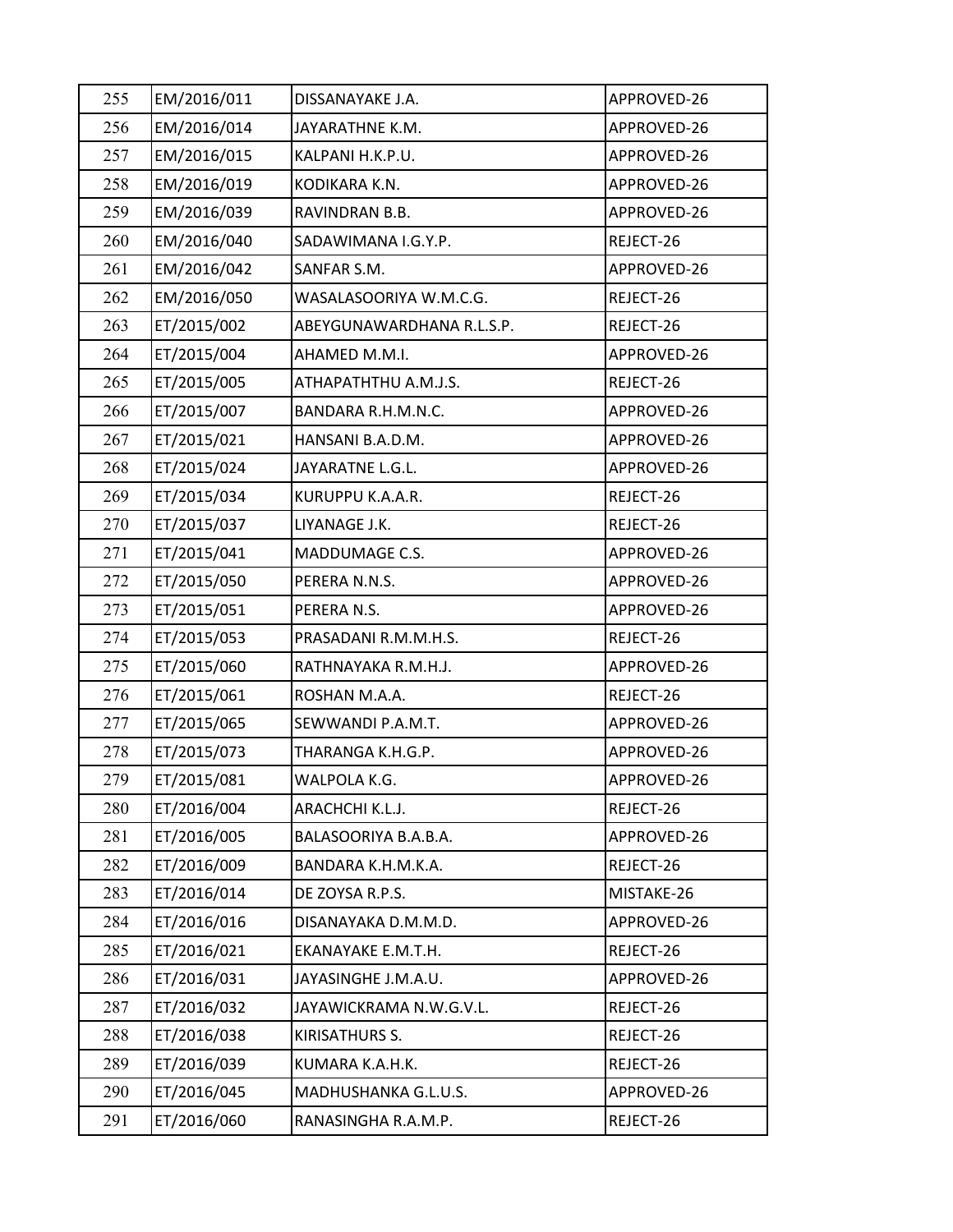| 292 | ET/2016/061  | RANASINGHE B.G.N.S.        | APPROVED-26 |
|-----|--------------|----------------------------|-------------|
| 293 | ET/2016/069  | SANDARUWAN J.G.A.          | REJECT-26   |
| 294 | ET/2016/070  | SANDARUWAN J.W.P.J.        | APPROVED-26 |
| 295 | FT/2014/011  | EKANAYAKE E.M.P.U.         | REJECT-26   |
| 296 | FT/2014/019  | KIRIELLA K.D.C.D.          | APPROVED-26 |
| 297 | FT/2014/039  | SRIYANANDA P.G.S.P.        | REJECT-26   |
| 298 | FT/2014/052  | PERERA K.V.K.S.            | APPROVED-26 |
| 299 | HS/2014/0004 | ABESINGHE A.M.D.P.         | APPROVED-26 |
| 300 | HS/2014/0045 | ARIYARATHNA L.C.A.         | APPROVED-26 |
| 301 | HS/2014/0089 | BANDARANAYAKA A.B.T.M.T.M. | APPROVED-26 |
| 302 | HS/2014/0092 | BASNAYAKE P.B.M.C.K.       | APPROVED-26 |
| 303 | HS/2014/0103 | BOTEJU W.S.D.              | REJECT-26   |
| 304 | HS/2014/0114 | CHANDRAPALA T.B.T.R.       | APPROVED-26 |
| 305 | HS/2014/0131 | CHINTHA K.A.P.             | APPROVED-26 |
| 306 | HS/2014/0153 | DASSANAYAKE D.P.D.         | APPROVED-26 |
| 307 | HS/2014/0161 | DE GUNASEKARA S.C.P.D.S.   | APPROVED-26 |
| 308 | HS/2014/0169 | DE SILVA M.W.A.N.M.        | REJECT-26   |
| 309 | HS/2014/0195 | DIAS M.A.Y.V.              | APPROVED-26 |
| 310 | HS/2014/0204 | DILRUKSHI D.W.P.           | REJECT-26   |
| 311 | HS/2014/0223 | DISANAYAKE D.M.I.B.        | REJECT-26   |
| 312 | HS/2014/0235 | DISSANAYAKE S.C.           | APPROVED-26 |
| 313 | HS/2014/0276 | GAMLATH T.G.C.K.           | REJECT-26   |
| 314 | HS/2014/0280 | <b>GEETHANJALI N.D.T.</b>  | REJECT-26   |
| 315 | HS/2014/0293 | GUNARATHNA W.M.M.K.M.      | REJECT-26   |
| 316 | HS/2014/0302 | GUNATHILAKA A.U.G.C.P.     | REJECT-26   |
| 317 | HS/2014/0334 | HASHANI B.G.C.             | APPROVED-26 |
| 318 | HS/2014/0340 | HERATH H.M.L.W.N.          | REJECT-26   |
| 319 | HS/2014/0356 | HETTIARACHCHI S.M.         | REJECT-26   |
| 320 | HS/2014/0359 | HULUGALLA W.M.N.K.K.       | REJECT-26   |
| 321 | HS/2014/0360 | HULUGALLE W.M.P.M.         | REJECT-26   |
| 322 | HS/2014/0390 | JAYAPATHMA D.M.D.T.        | APPROVED-26 |
| 323 | HS/2014/0428 | JAYAWEERA N.L.L.L          | REJECT-26   |
| 324 | HS/2014/0457 | KARUNARATHNA H.M.K.R.      | APPROVED-26 |
| 325 | HS/2014/0467 | KARUNASENA P.G.S.M.        | APPROVED-26 |
| 326 | HS/2014/0522 | KUMARATHUNGA G.A.K.G.      | REJECT-26   |
| 327 | HS/2014/0528 | KUMARI J.M.M.P.            | APPROVED-26 |
| 328 | HS/2014/0539 | KUMARI R.G.P.M.            | REJECT-26   |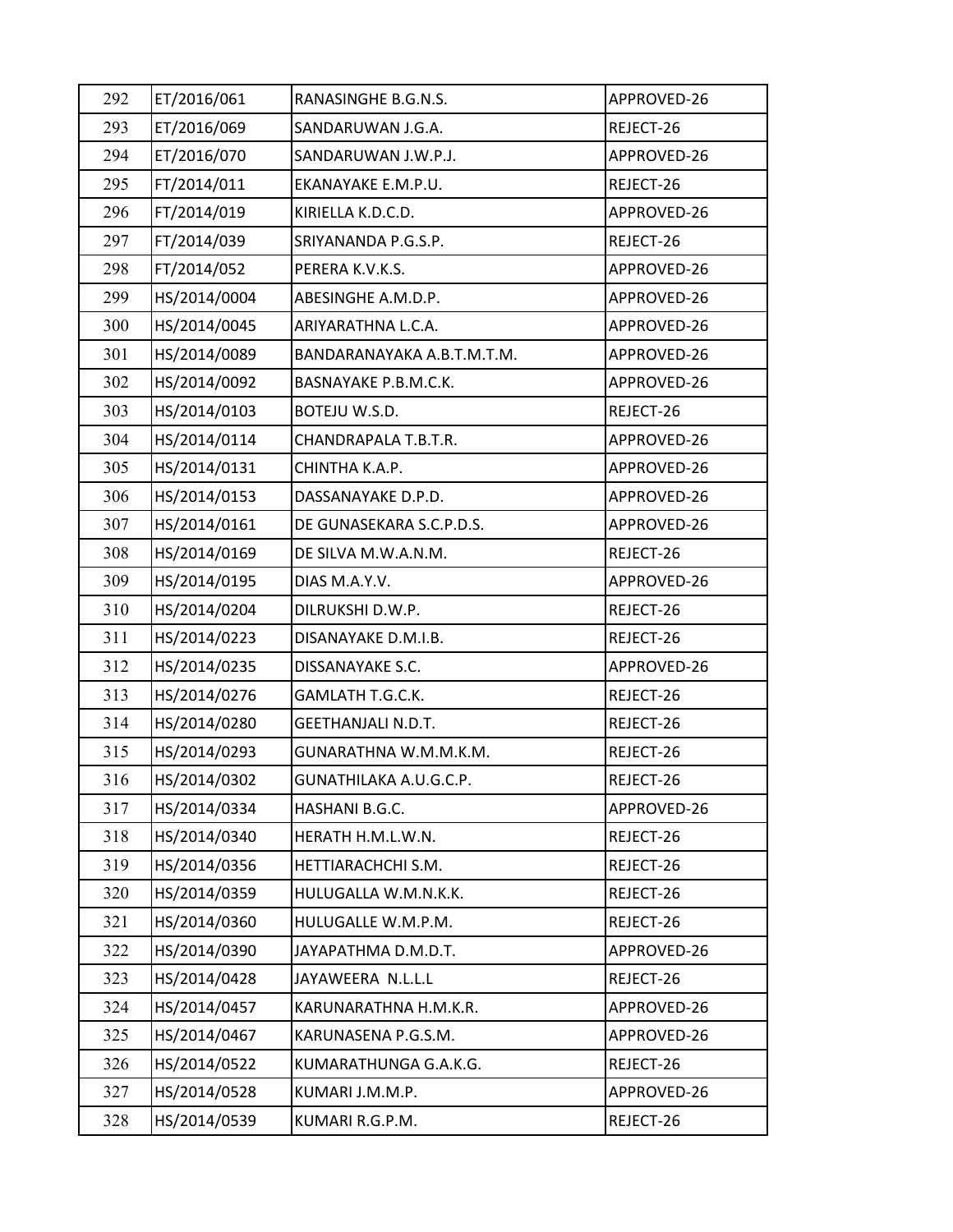| 329 | HS/2014/0611 | MADHUWANTHI M.N.         | REJECT-26   |
|-----|--------------|--------------------------|-------------|
| 330 | HS/2014/0617 | MADURANGI H.H.           | REJECT-26   |
| 331 | HS/2014/0642 | MADUSHIKA B.V.           | APPROVED-26 |
| 332 | HS/2014/0653 | MAHALEKAM S.A.           | APPROVED-26 |
| 333 | HS/2014/0659 | MALKANTHI A.K.D.C.       | MISTAKE-26  |
| 334 | HS/2014/0705 | NAWARATHNA S.P.I.M.      | APPROVED-26 |
| 335 | HS/2014/0723 | NIROSHANI E.N.           | APPROVED-26 |
| 336 | HS/2014/0739 | OSANTHI M.P.N.           | APPROVED-26 |
| 337 | HS/2014/0760 | PERERA E.G.G.I.          | REJECT-26   |
| 338 | HS/2014/0766 | PERERA K.A.D.K.P.        | REJECT-26   |
| 339 | HS/2014/0772 | PERERA M.A.P.            | REJECT-26   |
| 340 | HS/2014/0786 | PERERA W.P.R.S.          | APPROVED-26 |
| 341 | HS/2014/0813 | PRASADIKA A.M.N.         | APPROVED-26 |
| 342 | HS/2014/0841 | PRIYASHADANI M.A.W.      | REJECT-26   |
| 343 | HS/2014/0857 | RAJAPAKSHA R.W.M.S.P.K.  | APPROVED-26 |
| 344 | HS/2014/0859 | RAJARATHNE M.A.A.I.      | REJECT-26   |
| 345 | HS/2014/0862 | RANASINGHA G.G.S.P.      | APPROVED-26 |
| 346 | HS/2014/0890 | RASHMIKA E.S.            | APPROVED-26 |
| 347 | HS/2014/0893 | RATHNAMALI K.P.          | APPROVED-26 |
| 348 | HS/2014/1001 | SANDEEPANIE J.A.I.       | APPROVED-26 |
| 349 | HS/2014/1010 | SANJEEWANI U.D.W.        | APPROVED-26 |
| 350 | HS/2014/1022 | SEMASINGHE S.M.C.H.      | REJECT-26   |
| 351 | HS/2014/1023 | SEMASINGHE S.N.W.M.N.P.  | APPROVED-26 |
| 352 | HS/2014/1035 | SENARATHNE M.G.N.K.      | REJECT-26   |
| 353 | HS/2014/1042 | SENEVIRATHNA A.D.N.L.D.  | MISTAKE-26  |
| 354 | HS/2014/1090 | SIRIWARDANA H.M.D.S.M.L. | MISTAKE-26  |
| 355 | HS/2014/1108 | SUBODHA M.S.R.           | REJECT-26   |
| 356 | HS/2014/1112 | SURAWEERA R.D.H.H.       | APPROVED-26 |
| 357 | HS/2014/1117 | TANWATHTHA T.G.A.M.I.    | REJECT-26   |
| 358 | HS/2014/1135 | THILAKARATHNE K.M.D.M.   | APPROVED-26 |
| 359 | HS/2014/1164 | VITHANA P.N.             | APPROVED-26 |
| 360 | HS/2014/1177 | WARNAKULASURIYA G.S.     | REJECT-26   |
| 361 | HS/2014/1206 | WICKRAMANAYAKA D.G.A.M.  | REJECT-26   |
| 362 | HS/2014/1210 | WICKRAMASINGHA W.A.R.N.  | APPROVED-26 |
| 363 | HS/2014/1227 | WIJEKOON W.M.P.M.        | APPROVED-26 |
| 364 | HS/2014/1230 | WIJERATHNA D.M.C.B.      | APPROVED-26 |
| 365 | HS/2014/1269 | WISIDAGAMA W.D.D.S.      | MISTAKE-26  |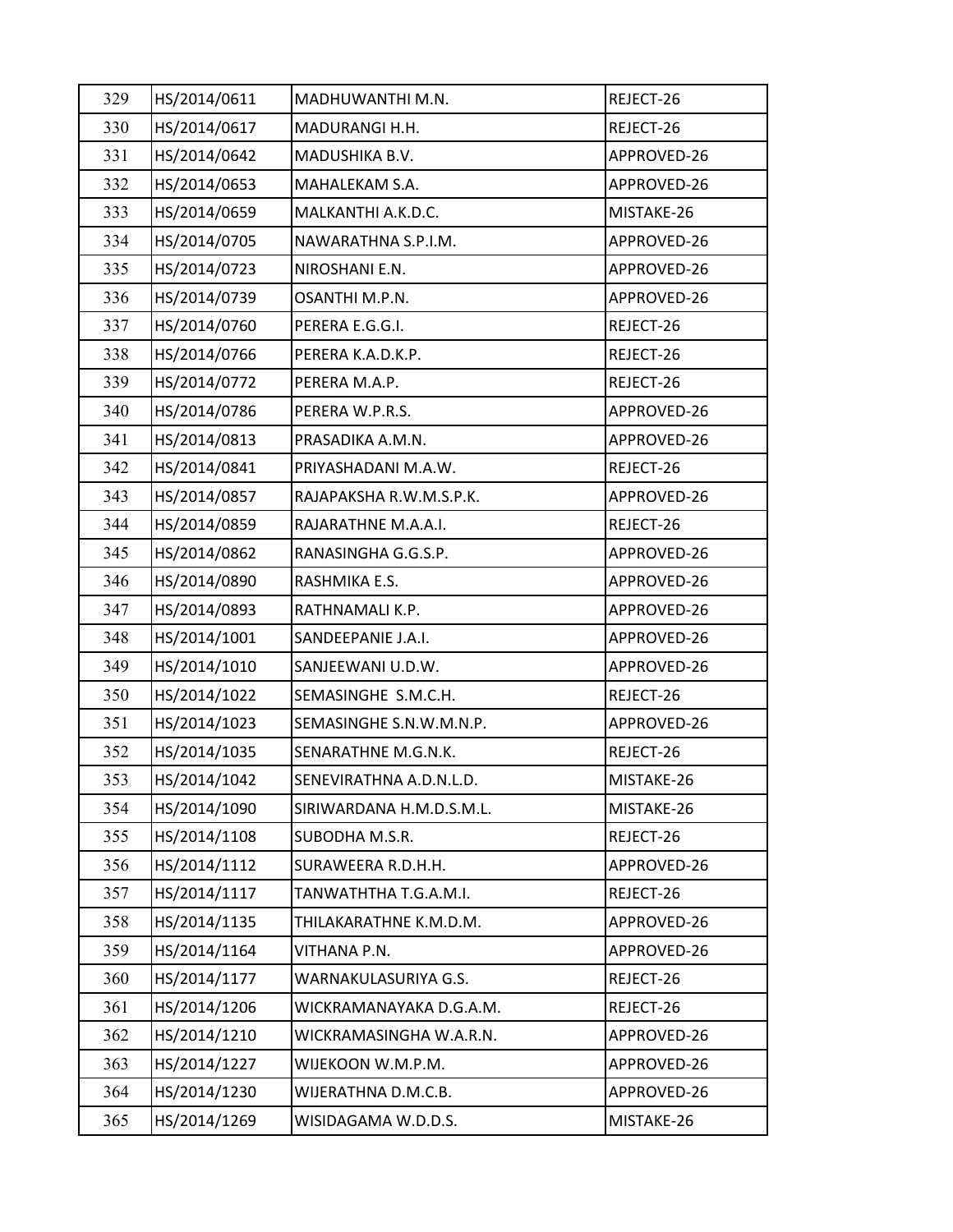| 366 | HS/2014/2000 | PERERA A.R.M.M.        | APPROVED-26 |
|-----|--------------|------------------------|-------------|
| 367 | HS/2014/2001 | MADHUBHASHINI M.M.G    | REJECT-26   |
| 368 | HS/2015/0003 | ABERATHNA A.H.M.P.H.   | APPROVED-26 |
| 369 | HS/2015/0004 | ABERATHNA E.I.K.       | APPROVED-26 |
| 370 | HS/2015/0006 | ABESINGHA A.H.M.U.J.   | APPROVED-26 |
| 371 | HS/2015/0008 | ABEWARDHANA K.M.I.S.   | MISTAKE-26  |
| 372 | HS/2015/0009 | ABEYRATHNA A.H.M.I.P.  | REJECT-26   |
| 373 | HS/2015/0015 | ABEYSEKARA N.S.D.      | APPROVED-26 |
| 374 | HS/2015/0017 | ABEYSIRIWARDANA P.J.   | REJECT-26   |
| 375 | HS/2015/0020 | ADHIKARAM M.R.M.S.K.   | APPROVED-26 |
| 376 | HS/2015/0024 | ADIKARI A.M.N.C.       | REJECT-26   |
| 377 | HS/2015/0027 | AMARASINGHE A.G.H.K.   | REJECT-26   |
| 378 | HS/2015/0034 | AMBANWELA A.G.N.N.     | APPROVED-26 |
| 379 | HS/2015/0048 | ARIYARATHNE D.M.A.T.   | APPROVED-26 |
| 380 | HS/2015/0051 | ASIRI G.C.             | APPROVED-26 |
| 381 | HS/2015/0059 | ATHUKORALA L.A.M.D.    | APPROVED-26 |
| 382 | HS/2015/0065 | BALASURIYA B.M.Y.V.M.  | REJECT-26   |
| 383 | HS/2015/0069 | BANDARA A.B.A.P.       | APPROVED-26 |
| 384 | HS/2015/0085 | BANDARA S.M.R.H.       | REJECT-26   |
| 385 | HS/2015/0091 | BASNAYAKA B.M.C.I.     | APPROVED-26 |
| 386 | HS/2015/0096 | BESHANI H.M.A.I.       | REJECT-26   |
| 387 | HS/2015/0098 | BHAGYA W.K.L.C.S.      | APPROVED-26 |
| 388 | HS/2015/0101 | <b>BOTHEJUE W.I.S.</b> | REJECT-26   |
| 389 | HS/2015/0111 | CHANDRASENA S.M.T.A.   | REJECT-26   |
| 390 | HS/2015/0112 | CHANDRASENA T.M.S.H.   | APPROVED-26 |
| 391 | HS/2015/0117 | CHATHURIKA.A.A.S.      | APPROVED-26 |
| 392 | HS/2015/0122 | CUGNGNA W.S.S.         | APPROVED-26 |
| 393 | HS/2015/0140 | DASANAYAKA D.R.H.N.    | APPROVED-26 |
| 394 | HS/2015/0153 | DE SILVA M.M.S.S.      | APPROVED-26 |
| 395 | HS/2015/0174 | DHARMADASA T.G.S.A.K.  | REJECT-26   |
| 396 | HS/2015/0180 | DIAS P.K.D.D.D.        | MISTAKE-26  |
| 397 | HS/2015/0205 | DILSHANI N.K.C.        | REJECT-26   |
| 398 | HS/2015/0211 | DISANAYAKE D.M.M.M.    | APPROVED-26 |
| 399 | HS/2015/0213 | DISSANAYAKA D.M.K.M.   | APPROVED-26 |
| 400 | HS/2015/0223 | DISSANAYAKE D.M.N.M.   | APPROVED-26 |
| 401 | HS/2015/0224 | DISSANAYAKE D.M.S.M.   | APPROVED-26 |
| 402 | HS/2015/0228 | DULMINI R.M.N.         | APPROVED-26 |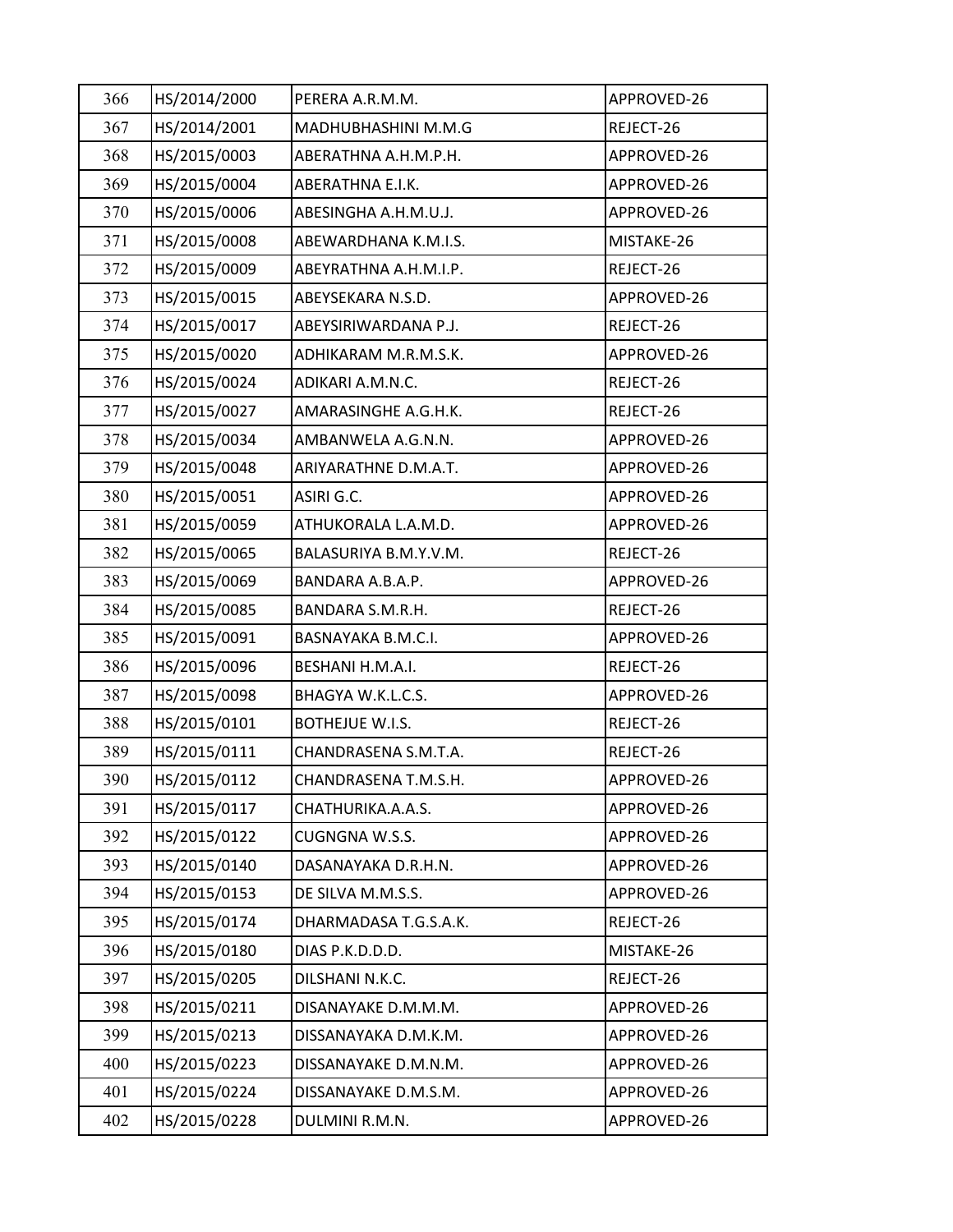| 403 | HS/2015/0229 | DUNUWILA D.H.N.B.      | APPROVED-26 |
|-----|--------------|------------------------|-------------|
| 404 | HS/2015/0232 | EDIRISINGHE E.I.D.     | APPROVED-26 |
| 405 | HS/2015/0242 | ESHWARI M.R.R.I.       | REJECT-26   |
| 406 | HS/2015/0246 | FERNANDO H.D.T.        | MISTAKE-26  |
| 407 | HS/2015/0262 | GALLIYADDA G.M.M.      | APPROVED-26 |
| 408 | HS/2015/0266 | GAMAGE G.S.S.          | REJECT-26   |
| 409 | HS/2015/0270 | GAMAGE W.Y.            | APPROVED-26 |
| 410 | HS/2015/0297 | GUNATHILAKA M.A.U.     | APPROVED-26 |
| 411 | HS/2015/0300 | GUNAWARDANA R.M.       | REJECT-26   |
| 412 | HS/2015/0302 | GUNAWARDHANA H.U.      | MISTAKE-26  |
| 413 | HS/2015/0308 | HANSIMA P.S.           | APPROVED-26 |
| 414 | HS/2015/0313 | HARSHANI E.P.P.        | APPROVED-26 |
| 415 | HS/2015/0320 | HASANGA W.G.K.         | APPROVED-26 |
| 416 | HS/2015/0321 | HASINTHA P.K.D.        | MISTAKE-26  |
| 417 | HS/2015/0329 | HERATH H.B.D.W.C.      | REJECT-26   |
| 418 | HS/2015/0347 | HIMANSHI G.G.N.        | APPROVED-26 |
| 419 | HS/2015/0348 | HIMASHA K.M.M.         | REJECT-26   |
| 420 | HS/2015/0350 | HULANGAMUWA K.W.N.P.   | APPROVED-26 |
| 421 | HS/2015/0357 | ISHARA K.A.S.          | APPROVED-26 |
| 422 | HS/2015/0360 | JANEEFA S.D.C.         | MISTAKE-26  |
| 423 | HS/2015/0365 | JAYALATH J.N.S.        | APPROVED-26 |
| 424 | HS/2015/0367 | JAYALATH K.T.M.        | REJECT-26   |
| 425 | HS/2015/0376 | JAYARATHNA H.T.S.S.    | REJECT-26   |
| 426 | HS/2015/0380 | JAYARATHNA U.D.E.M.    | APPROVED-26 |
| 427 | HS/2015/0381 | JAYARATHNA U.H.        | REJECT-26   |
| 428 | HS/2015/0386 | JAYARATNE A.K.C.D.     | REJECT-26   |
| 429 | HS/2015/0389 | JAYASEKARA P.G.N.N.    | REJECT-26   |
| 430 | HS/2015/0390 | JAYASEKARA W.G.T.S.    | APPROVED-26 |
| 431 | HS/2015/0394 | JAYASINGHE<br>N.J.P.M. | APPROVED-26 |
| 432 | HS/2015/0397 | JAYASINGHE J.A.J.Y.    | APPROVED-26 |
| 433 | HS/2015/0411 | JAYATHILAKA J.M.S.U.   | MISTAKE-26  |
| 434 | HS/2015/0415 | JAYATHILAKA S.A.S.D.   | REJECT-26   |
| 435 | HS/2015/0421 | JAYATHUNGA B.G.D.N.S.  | APPROVED-26 |
| 436 | HS/2015/0427 | JAYAWARDHANA T.H.S.W.  | APPROVED-26 |
| 437 | HS/2015/0434 | JAYAWICKRAMA W.A.S.K.  | APPROVED-26 |
| 438 | HS/2015/0437 | KAHAWANDALA K.R.I.S.K. | APPROVED-26 |
| 439 | HS/2015/0438 | KALANSOORIYA C.E.      | REJECT-26   |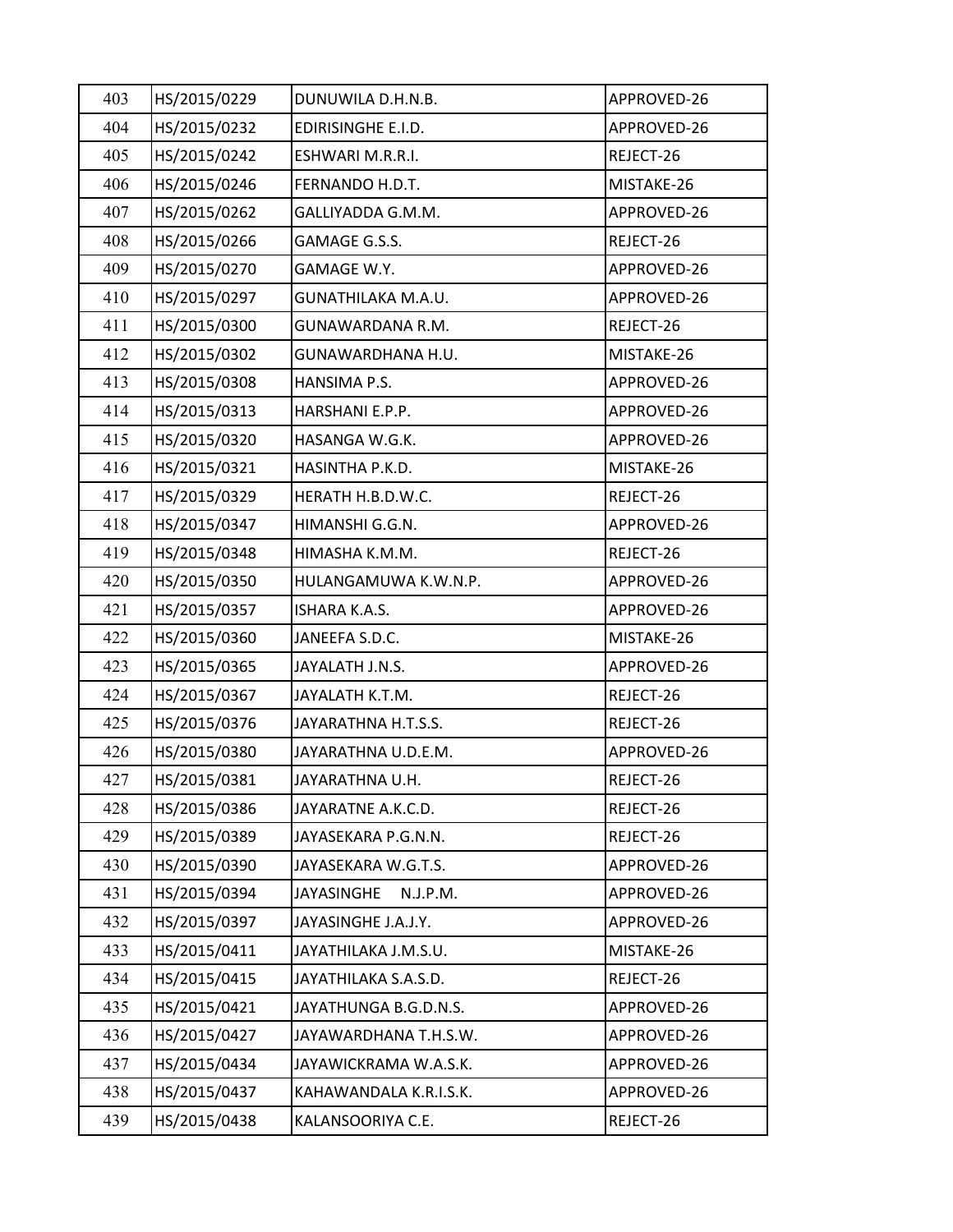| 440 | HS/2015/0446 | KANCHANA D.L.D.        | APPROVED-26 |
|-----|--------------|------------------------|-------------|
| 441 | HS/2015/0447 | KANCHANA H.H.D.L.      | APPROVED-26 |
| 442 | HS/2015/0477 | KAVEESHA H.A.C.        | REJECT-26   |
| 443 | HS/2015/0504 | KUMARA W.M.A.M.P.      | APPROVED-26 |
| 444 | HS/2015/0505 | KUMARA W.P.S.P.        | APPROVED-26 |
| 445 | HS/2015/0511 | KUMARASIRI Y.A.S.T.    | APPROVED-26 |
| 446 | HS/2015/0531 | KUMARI W.W.S.M.        | APPROVED-26 |
| 447 | HS/2015/0541 | LAKMALI M.C.           | APPROVED-26 |
| 448 | HS/2015/0560 | LIYANAGE J.A.M.D.      | APPROVED-26 |
| 449 | HS/2015/0564 | MADHAVI D.H.W.S.K.     | APPROVED-26 |
| 450 | HS/2015/0570 | MADHUBHASHINI B.G.P.S. | APPROVED-26 |
| 451 | HS/2015/0571 | MADHUBHASHINI K.A.M.   | REJECT-26   |
| 452 | HS/2015/0579 | MADHUMALI W.H.         | REJECT-26   |
| 453 | HS/2015/0596 | MADHUSHIKA D.G.L.      | APPROVED-26 |
| 454 | HS/2015/0617 | MADURANGI W.D.S.       | APPROVED-26 |
| 455 | HS/2015/0618 | MADUSHA N.A.A.         | APPROVED-26 |
| 456 | HS/2015/0620 | MADUSHANI E.M.         | APPROVED-26 |
| 457 | HS/2015/0634 | MADUWANTHI K.G.P.N.    | APPROVED-26 |
| 458 | HS/2015/0648 | MANAWADU N.P.          | REJECT-26   |
| 459 | HS/2015/0655 | MANOHARI V.K.I.K.      | APPROVED-26 |
| 460 | HS/2015/0664 | MARTIN A.S.            | REJECT-26   |
| 461 | HS/2015/0673 | MIHIPALI R.S.          | APPROVED-26 |
| 462 | HS/2015/0674 | MOHOTTI S.H.W.C.       | APPROVED-26 |
| 463 | HS/2015/0675 | MUHANDIRAM M.M.R.S.M   | REJECT-26   |
| 464 | HS/2015/0681 | NAGODAVITHANA P.L.     | REJECT-26   |
| 465 | HS/2015/0686 | NANDUPA H.C.           | APPROVED-26 |
| 466 | HS/2015/0687 | NARANGALA H.K.G.K.     | REJECT-26   |
| 467 | HS/2015/0696 | NILAKSHA W.G.D.        | REJECT-26   |
| 468 | HS/2015/0701 | NIMODHI G.K.G.M.       | APPROVED-26 |
| 469 | HS/2015/0707 | NISANSALA K.A.D.A.     | APPROVED-26 |
| 470 | HS/2015/0718 | OVITIGALA O.D.N.R.     | APPROVED-26 |
| 471 | HS/2015/0723 | PARANAVITHANA N.T.     | APPROVED-26 |
| 472 | HS/2015/0733 | PATHIRANA U.G.A.S.     | REJECT-26   |
| 473 | HS/2015/0740 | PEMATHILAKA N.P.T.M.   | MISTAKE-26  |
| 474 | HS/2015/0766 | PIYASENA L.D.          | APPROVED-26 |
| 475 | HS/2015/0767 | PIYASENA T.P.A.U.      | REJECT-26   |
| 476 | HS/2015/0769 | PIYUMALI W.A.H.        | REJECT-26   |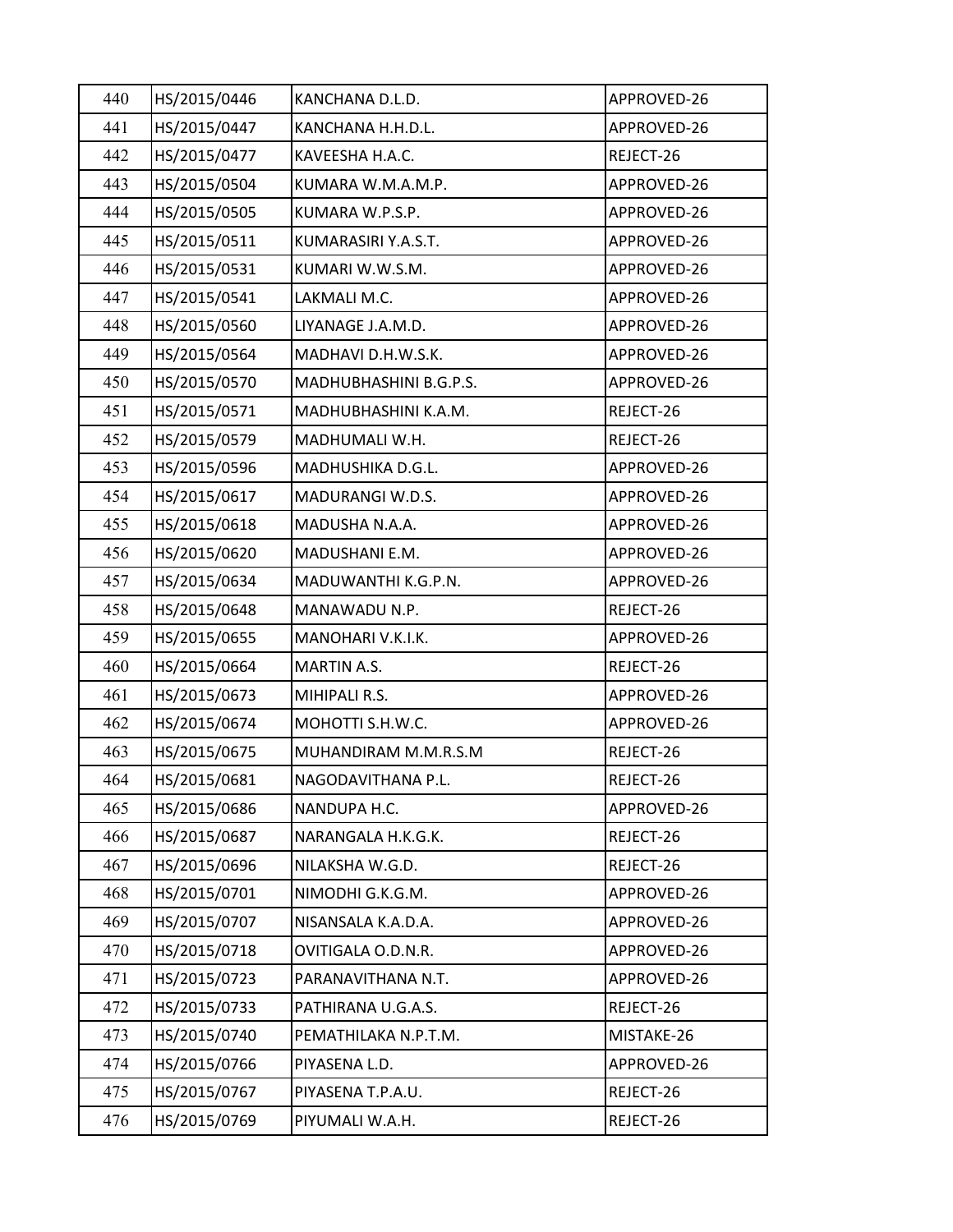| 477 | HS/2015/0782 | PRASANTHIKA K.G.N.      | APPROVED-26 |
|-----|--------------|-------------------------|-------------|
| 478 | HS/2015/0787 | PREMARATHNA S.A.M.N.T.  | APPROVED-26 |
| 479 | HS/2015/0788 | PREMARATHNE R.G.S.N.    | APPROVED-26 |
| 480 | HS/2015/0795 | PRIYADARSHANI M.H.N.    | APPROVED-26 |
| 481 | HS/2015/0843 | RATHNAPALA R.D.S.       | APPROVED-26 |
| 482 | HS/2015/0846 | RATHNAYAKA M.M.P.N.     | APPROVED-26 |
| 483 | HS/2015/0848 | RATHNAYAKA R.M.A.J.     | APPROVED-26 |
| 484 | HS/2015/0850 | RATHNAYAKA R.M.N.M.     | APPROVED-26 |
| 485 | HS/2015/0853 | RATHNAYAKA R.S.M.       | APPROVED-26 |
| 486 | HS/2015/0896 | RUWANKUMARI G.H.B.      | APPROVED-26 |
| 487 | HS/2015/0901 | SAMANMALI T.M.M.        | APPROVED-26 |
| 488 | HS/2015/0907 | SAMARAKOON S.M.G.C.     | MISTAKE-26  |
| 489 | HS/2015/0911 | SAMARAWEERA K.M.S.M.    | APPROVED-26 |
| 490 | HS/2015/0926 | SANDAMINI K.K.          | APPROVED-26 |
| 491 | HS/2015/0946 | SEMANI N.P.L.N.         | APPROVED-26 |
| 492 | HS/2015/0949 | SENADHEERA S.A.N.G.     | MISTAKE-26  |
| 493 | HS/2015/0950 | SENADHEERA S.P.T.M.     | APPROVED-26 |
| 494 | HS/2015/0951 | SENANAYAKA N.T.I.T.     | MISTAKE-26  |
| 495 | HS/2015/0959 | SENARATH H.I.D.H.       | APPROVED-26 |
| 496 | HS/2015/0966 | SENARATHNE W.G.S.A.     | APPROVED-26 |
| 497 | HS/2015/0983 | SEWWANDI M.A.C.W.       | APPROVED-26 |
| 498 | HS/2015/0988 | SEWWANDI W.S.           | APPROVED-26 |
| 499 | HS/2015/0998 | SHYAMALEE P.M.J.        | APPROVED-26 |
| 500 | HS/2015/0999 | SHYAMANTHI P.T.         | REJECT-26   |
| 501 | HS/2015/1000 | SILVA S.D.              | REJECT-26   |
| 502 | HS/2015/1002 | SILVA K.N.M.            | APPROVED-26 |
| 503 | HS/2015/1007 | SILWA S.W.A.S.          | APPROVED-26 |
| 504 | HS/2015/1019 | SOMARATHNA P.B.A.D.L.N. | APPROVED-26 |
| 505 | HS/2015/1026 | SUBASINGHE P.           | APPROVED-26 |
| 506 | HS/2015/1027 | SUBASINGHE P.V.M.M.     | APPROVED-26 |
| 507 | HS/2015/1028 | SUBHARATHNE N.G.S.K.    | APPROVED-26 |
| 508 | HS/2015/1031 | SUBODANI R.G.D.         | APPROVED-26 |
| 509 | HS/2015/1046 | THARAKA R.G.H.          | REJECT-26   |
| 510 | HS/2015/1050 | THARIKA W.D.R.          | REJECT-26   |
| 511 | HS/2015/1070 | UDAYASIRI A.D.K.        | APPROVED-26 |
| 512 | HS/2015/1084 | VISHVANIE R.L.A.        | APPROVED-26 |
| 513 | HS/2015/1091 | WASALA W.M.S.P.         | REJECT-26   |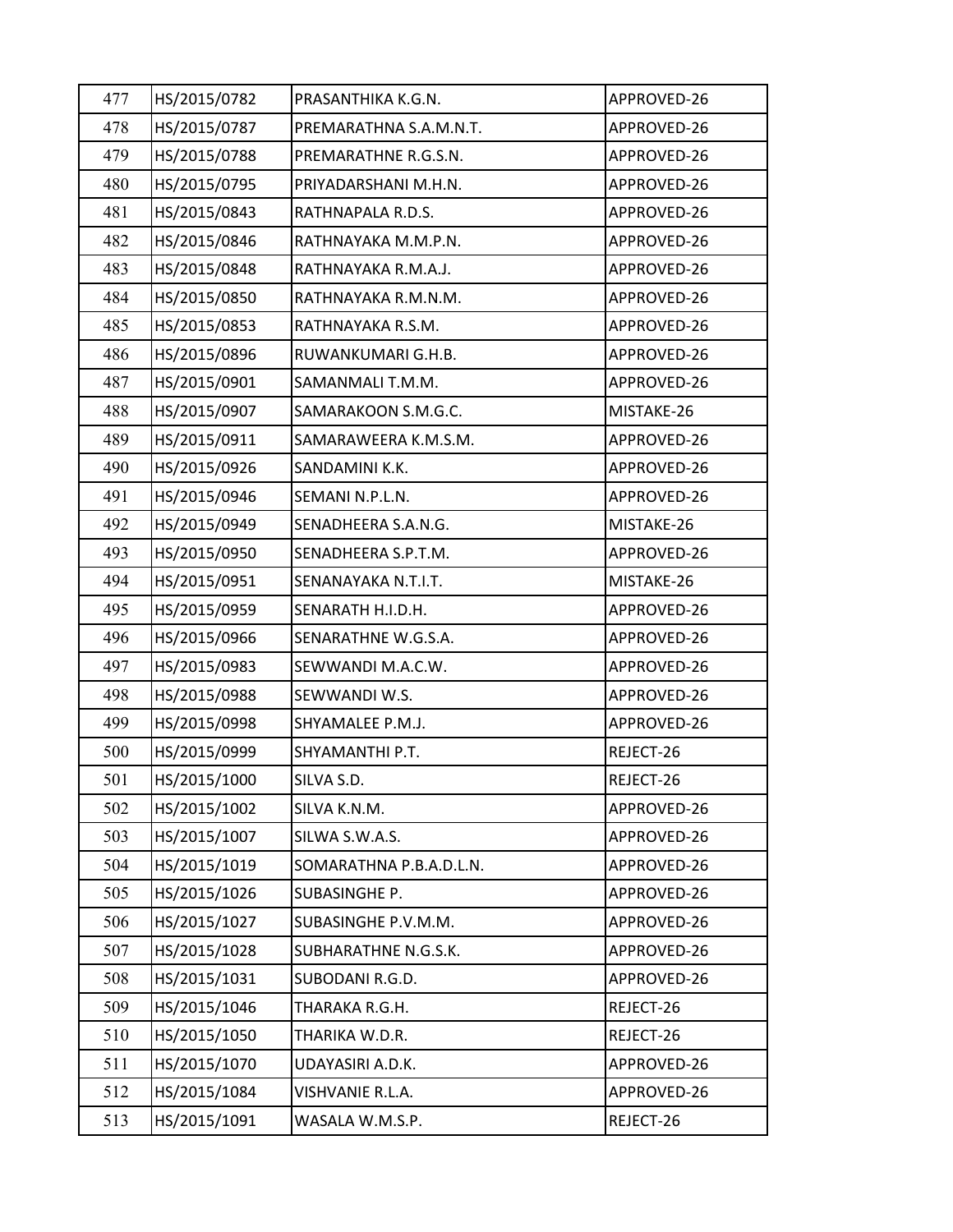| 514 | HS/2015/1095 | WATHSALA H.M.S.         | APPROVED-26 |
|-----|--------------|-------------------------|-------------|
| 515 | HS/2015/1108 | WEERASINGHA W.M.S.S.    | APPROVED-26 |
| 516 | HS/2015/1109 | WEERASINGHE J.W.A.S.    | APPROVED-26 |
| 517 | HS/2015/1118 | WELIGAMAGE W.H.N.       | REJECT-26   |
| 518 | HS/2015/1119 | WELLA ADDARA W.A.G.I.A. | APPROVED-26 |
| 519 | HS/2015/1121 | WICKRAMANAYAKA T.K.M.   | APPROVED-26 |
| 520 | HS/2015/1131 | WICKRAMASINGHE M.D.S.U. | APPROVED-26 |
| 521 | HS/2015/1135 | WICKRAMATHUNGA S.P.N.C. | APPROVED-26 |
| 522 | HS/2015/1151 | WIJERATNE Y.M.W.H.      | APPROVED-26 |
| 523 | HS/2015/1161 | WIJESINGHE W.P.C.M.     | REJECT-26   |
| 524 | HS/2015/1197 | MADUHANSI.H.M.D.N.      | REJECT-26   |
| 525 | HS/2015/1209 | BANDARA.L.M.C.S.        | APPROVED-26 |
| 526 | HS/2015/1210 | CHRISTERLESHIYA T.M.S.  | REJECT-26   |
| 527 | HS/2015/1212 | DESHAPRIYA.H.D.V.M.     | APPROVED-26 |
| 528 | HS/2015/1213 | DEESHIKA B.T.           | REJECT-26   |
| 529 | HS/2015/1222 | JAYAWEERA.S.S.          | REJECT-26   |
| 530 | HS/2015/1258 | WIJAYABANDARA.H.M.K.U.  | REJECT-26   |
| 531 | HS/2015/1261 | WITHAMPERUMA.W.A.K.K.   | APPROVED-26 |
| 532 | HS/2015/1271 | HERATH H.M.N.M.S.       | APPROVED-26 |
| 533 | HS/2015/1508 | HANSIKA P.G.E.          | APPROVED-26 |
| 534 | HS/2015/2003 | BANDARA.I.H.M.M.L.      | APPROVED-26 |
| 535 | HS/2015/2056 | NIKESHALA S.A.D.        | APPROVED-26 |
| 536 | HS/2016/0003 | ABEYRATHNE H.A.P.C.P.   | APPROVED-26 |
| 537 | HS/2016/0010 | ABEYKOON A.M.K.S.       | APPROVED-26 |
| 538 | HS/2016/0011 | ABEKOON A.M.S.D.        | APPROVED-26 |
| 539 | HS/2016/0023 | ACHINTHA M.D.K.         | APPROVED-26 |
| 540 | HS/2016/0025 | ADIKARI A.A.B.K.        | APPROVED-26 |
| 541 | HS/2016/0026 | ADIKARI A.M.A.S.        | MISTAKE-26  |
| 542 | HS/2016/0037 | AMALKA R.P.H.           | REJECT-26   |
| 543 | HS/2016/0041 | AMARAPALA B.G.N.        | APPROVED-26 |
| 544 | HS/2016/0045 | AMARASINGHA R.D.A.I.T.  | REJECT-26   |
| 545 | HS/2016/0046 | AMARASINGHE A.L.B.M.    | APPROVED-26 |
| 546 | HS/2016/0051 | AMARASIRI G.G.L.M.      | APPROVED-26 |
| 547 | HS/2016/0056 | ANANDA M.D.U.M.         | APPROVED-26 |
| 548 | HS/2016/0064 | ARACHCHI W.A.A.V.W.     | REJECT-26   |
| 549 | HS/2016/0065 | ARIYAPALA P.P.N.N.      | APPROVED-26 |
| 550 | HS/2016/0066 | ARIYARATHNE B.H.M.      | APPROVED-26 |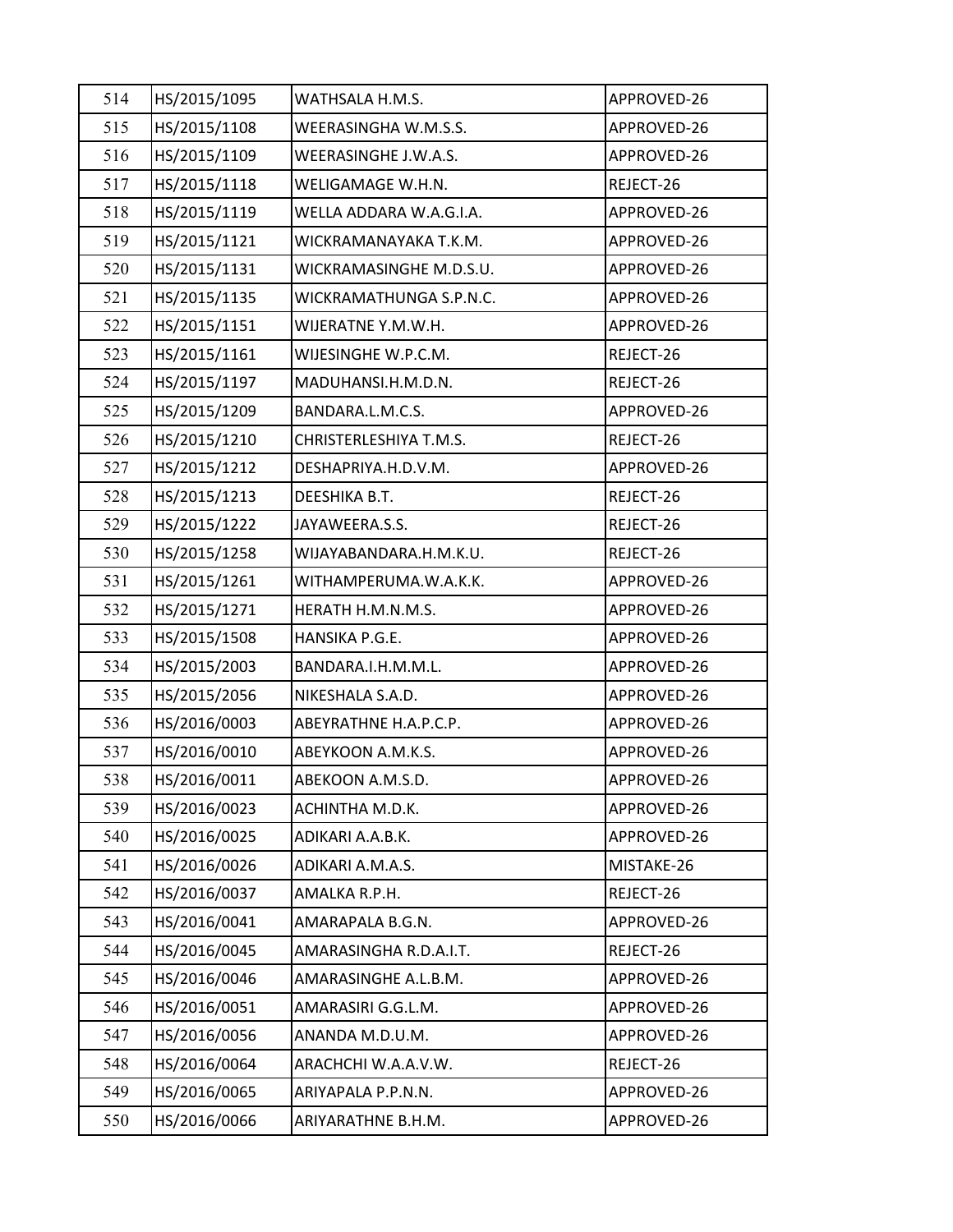| 551 | HS/2016/0083 | AYODHYA H.A.I.             | APPROVED-26 |
|-----|--------------|----------------------------|-------------|
| 552 | HS/2016/0089 | BANDARA I.H.R.T.M.         | REJECT-26   |
| 553 | HS/2016/0094 | BANDARA R.M.D.M.           | APPROVED-26 |
| 554 | HS/2016/0097 | BANDARA S.M.H.G.R.A.       | APPROVED-26 |
| 555 | HS/2016/0098 | BASNAYAKA A.K.C.M.         | REJECT-26   |
| 556 | HS/2016/0103 | BHAGYA W.D.S.M.            | APPROVED-26 |
| 557 | HS/2016/0104 | <b>BHASHINIE R.M.C.V.</b>  | APPROVED-26 |
| 558 | HS/2016/0106 | BODARAGAMA S.A.K.A.        | REJECT-26   |
| 559 | HS/2016/0110 | CHAMODI H.L.B.             | MISTAKE-26  |
| 560 | HS/2016/0122 | CHANDRATHILAKA Y.M.N.K.    | REJECT-26   |
| 561 | HS/2016/0125 | CHATHURANGA K.A.N.         | APPROVED-26 |
| 562 | HS/2016/0137 | DANGALLA D.D.B.T.A.        | APPROVED-26 |
| 563 | HS/2016/0148 | DAYARATHNA D.W.C.          | APPROVED-26 |
| 564 | HS/2016/0167 | DEVANDANI A.K.M.           | APPROVED-26 |
| 565 | HS/2016/0169 | DEVINDI P.K.D.K.           | APPROVED-26 |
| 566 | HS/2016/0179 | DILENDI W.K.H.             | APPROVED-26 |
| 567 | HS/2016/0193 | DILRUKSHI D.P.S.K.         | APPROVED-26 |
| 568 | HS/2016/0215 | DISSANAYAKA D.M.A.S.       | APPROVED-26 |
| 569 | HS/2016/0223 | DISSANAYAKA D.M.T.H.       | APPROVED-26 |
| 570 | HS/2016/0224 | DISSANAYAKA D.M.T.S.       | APPROVED-26 |
| 571 | HS/2016/0228 | DISSANAYAKA K.W.I.P.       | APPROVED-26 |
| 572 | HS/2016/0233 | DISSANAYAKE D.M.S.K.       | APPROVED-26 |
| 573 | HS/2016/0243 | DULANJALEE M.J.Y.          | APPROVED-26 |
| 574 | HS/2016/0247 | EDIRISINGHE E.A.N.C.H.     | REJECT-26   |
| 575 | HS/2016/0248 | EDIRISINGHE E.A.P.S.       | REJECT-26   |
| 576 | HS/2016/0256 | EKANAYAKE E.M.A.K.         | REJECT-26   |
| 577 | HS/2016/0264 | ETHIGE G.D.S.P.G.          | REJECT-26   |
| 578 | HS/2016/0278 | GALAPPATHTHI U.I.          | MISTAKE-26  |
| 579 | HS/2016/0279 | GAMAGE G.D.S.P.            | REJECT-26   |
| 580 | HS/2016/0282 | GAMAGE S.K.V.              | APPROVED-26 |
| 581 | HS/2016/0294 | GINIGADDARA P.U.           | REJECT-26   |
| 582 | HS/2016/0300 | <b>GUNARATHNE D.M.D.B.</b> | MISTAKE-26  |
| 583 | HS/2016/0303 | GUNASEKARA U.              | APPROVED-26 |
| 584 | HS/2016/0308 | GUNASENA R.U.J.            | APPROVED-26 |
| 585 | HS/2016/0310 | <b>GUNASINGHE G.C.M.</b>   | REJECT-26   |
| 586 | HS/2016/0311 | <b>GUNASINGHE H.T.</b>     | REJECT-26   |
| 587 | HS/2016/0314 | <b>GUNATHUNGA T.M.A.C.</b> | REJECT-26   |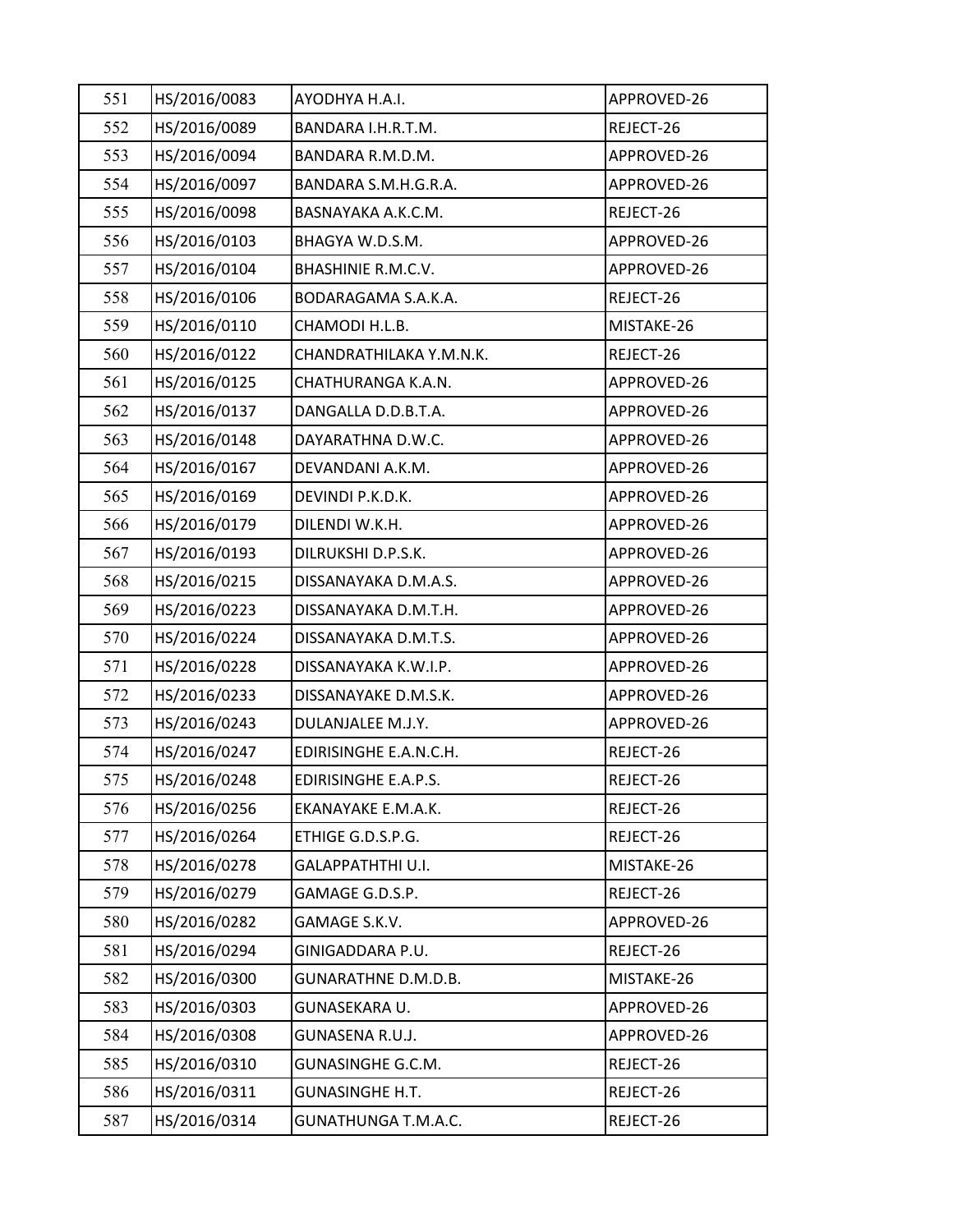| 588 | HS/2016/0324 | HALANGODA H.G.P.G.T.K.   | MISTAKE-26                 |
|-----|--------------|--------------------------|----------------------------|
| 589 | HS/2016/0331 | HANSIKA A.G.D.           | APPROVED-26                |
| 590 | HS/2016/0332 | HANSIKA H.G.A.           | REJECT-26                  |
| 591 | HS/2016/0334 | HANSIKA S.M.A.           | REJECT-26                  |
| 592 | HS/2016/0340 | HARSHANI H.T.T.          | APPROVED-26                |
| 593 | HS/2016/0353 | HERATH H.M.C.M.          | REJECT-26                  |
| 594 | HS/2016/0356 | HERATH H.M.D.I.          | APPROVED-26                |
| 595 | HS/2016/0362 | HERATH H.M.H.M.          | APPROVED-26                |
| 596 | HS/2016/0372 | HERATH T.M.              | APPROVED-26                |
| 597 | HS/2016/0380 | HETTIPATHIRANA H.Y.K.    | APPROVED-26                |
| 598 | HS/2016/0386 | ILANGARATHNA S.A.S.W.    | APPROVED-26                |
| 599 | HS/2016/0392 | IRESHA E.A.K.S.          | APPROVED-26                |
| 600 | HS/2016/0400 | JAYALATH J.M.N.S.        | MISTAKE-26                 |
| 601 | HS/2016/0411 | JAYASANKHA J.D.I.T.      | APPROVED-26                |
| 602 | HS/2016/0415 | JAYASINGHA J.D.P.U.K.    | APPROVED-26                |
| 603 | HS/2016/0418 | JAYASINGHE A.L.H.I.      | REJECT-26                  |
| 604 | HS/2016/0420 | JAYASINGHE J.A.D.I.      | APPROVED-26                |
| 605 | HS/2016/0425 | JAYASINGHE J.P.P.M.      | REJECT-26                  |
| 606 | HS/2016/0440 | JAYASURIYA J.K.S.T.      | APPROVED-26                |
| 607 | HS/2016/0444 | JAYATHILAKA J.D.E.       | APPROVED-26                |
| 608 | HS/2016/0448 | JAYATHILAKA T.A.D.P.S.   | REJECT-26                  |
| 609 | HS/2016/0454 | JAYAWARDANA T.D.K.G.C.N. | APPROVED-26                |
| 610 | HS/2016/0470 | JINADASA D.M.A.P.S.      | MISTAKE-26                 |
| 611 | HS/2016/0484 | KANDEGEDARA K.M.S.S.D.   | APPROVED-26                |
| 612 | HS/2016/0488 | KARIYAWASAM K.L.G.D.L.   | APPROVED-26                |
| 613 | HS/2016/0491 | KARUNARATHNA A.M.S.W.    | MISTAKE-26                 |
| 614 | HS/2016/0511 | KAUSHALYA K.V.T.         | APPROVED-26                |
| 615 | HS/2016/0517 | KAVISEKARA Y.C.          | REJECT-26                  |
| 616 | HS/2016/0523 | KODAGODA K.A.S.D.        | APPROVED-26                |
| 617 | HS/2016/0526 | KODITHUWAKKU P.R.        | APPROVED-26                |
| 618 | HS/2016/0529 | KULARATHNA K.H.P.        | APPROVED-26<br>ADDROVED-26 |
| 619 | HS/2016/0530 | KULARATHNE A.S.          | MISTAKE-26                 |
| 620 | HS/2016/0536 | KULAWARDHANA G.C.B.      | REJECT-26                  |
| 621 | HS/2016/0538 | KUMARA K.I.N.            | APPROVED-26                |
| 622 | HS/2016/0539 | KUMARA K.M.S.P.          | APPROVED-26                |
| 623 | HS/2016/0543 | KUMARA P.A.J.C.          | APPROVED-26                |
| 624 | HS/2016/0559 | KUMARI H.M.N.J.          | APPROVED-26                |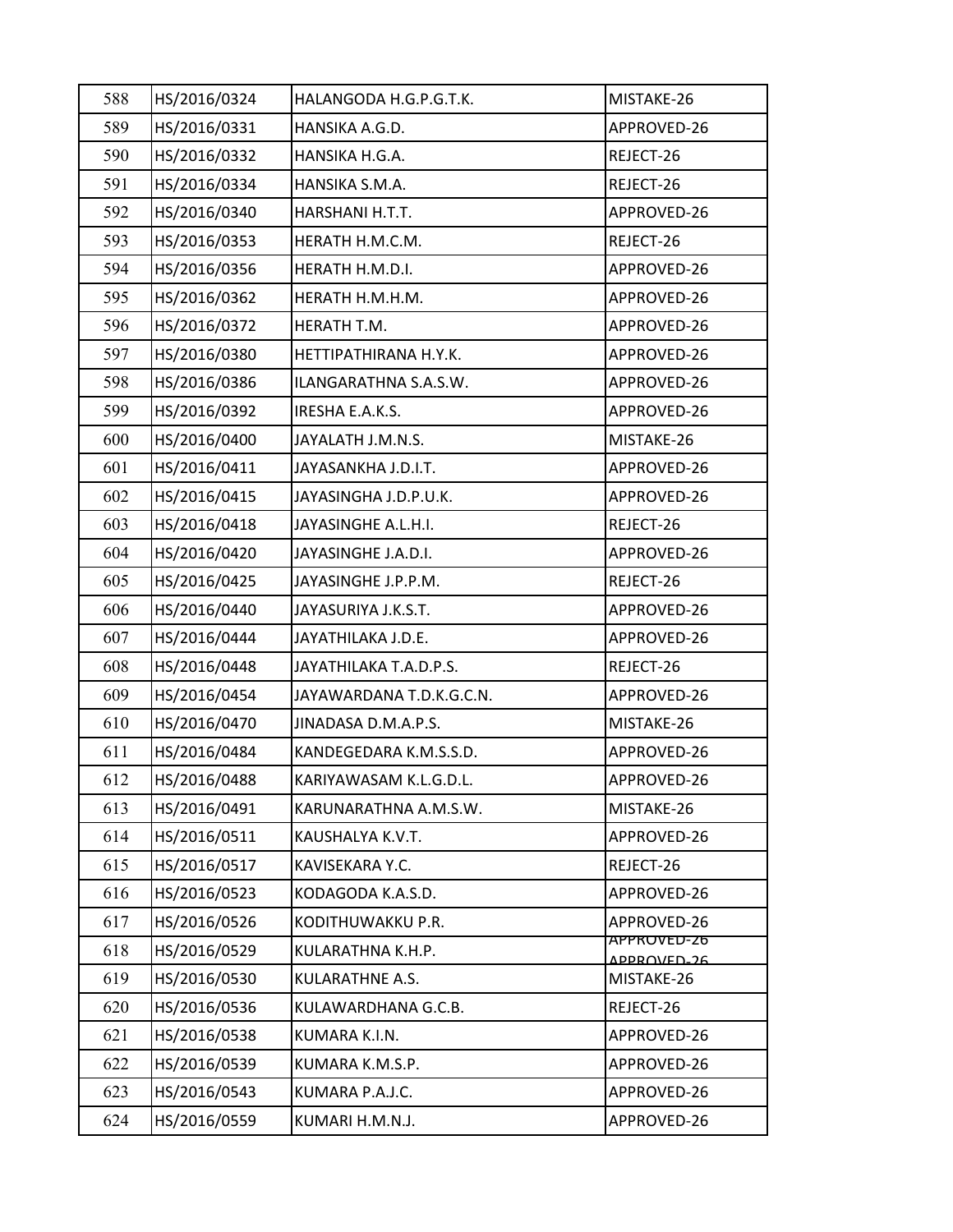| 625 | HS/2016/0567 | KUMARI M.G.D.           | APPROVED-26 |
|-----|--------------|-------------------------|-------------|
| 626 | HS/2016/0570 | KUMARI R.M.I.N.         | REJECT-26   |
| 627 | HS/2016/0573 | KUMARI W.M.I.S.S.       | APPROVED-26 |
| 628 | HS/2016/0577 | KUMUDUMALI J.G.H.       | APPROVED-26 |
| 629 | HS/2016/0595 | LANKATHILAKA D.P.A.A.V. | REJECT-26   |
| 630 | HS/2016/0614 | MADHUMALKA K.A.S.       | MISTAKE-26  |
| 631 | HS/2016/0627 | MADHUSHANI P.M.         | APPROVED-26 |
| 632 | HS/2016/0650 | GUNAWARDHANA J.J.H.M.   | APPROVED-26 |
| 633 | HS/2016/0674 | MADHUWANTHI S.M.D.      | APPROVED-26 |
| 634 | HS/2016/0676 | MADUWANTHI R.G.L.U.     | APPROVED-26 |
| 635 | HS/2016/0681 | MAHARABANDARA M.M.N.C.  | REJECT-26   |
| 636 | HS/2016/0693 | MANAKAL D.P.B.          | APPROVED-26 |
| 637 | HS/2016/0706 | MENIKRAMA M.R.A.T.      | REJECT-26   |
| 638 | HS/2016/0713 | MIRZA F.A.              | REJECT-26   |
| 639 | HS/2016/0714 | MUDANNAYAKA M.G.S.      | APPROVED-26 |
| 640 | HS/2016/0723 | NADEERA E.A.V.          | APPROVED-26 |
| 641 | HS/2016/0728 | NANDASENA W.D.M.K.      | APPROVED-26 |
| 642 | HS/2016/0733 | NAVODYA L.M.G.          | APPROVED-26 |
| 643 | HS/2016/0778 | PEIRIS T.I.U.           | REJECT-26   |
| 644 | HS/2016/0783 | PERERA B.S.H.           | REJECT-26   |
| 645 | HS/2016/0788 | PERERA H.A.M.H.         | APPROVED-26 |
| 646 | HS/2016/0796 | PERERA M.S.S.           | APPROVED-26 |
| 647 | HS/2016/0807 | PERERA W.A.S.S.         | APPROVED-26 |
| 648 | HS/2016/0812 | PIERIS T.P.G.D.M.       | REJECT-26   |
| 649 | HS/2016/0813 | PIYARATHNE R.A.S.A.     | APPROVED-26 |
| 650 | HS/2016/0820 | POORNIMA A.V.S.         | APPROVED-26 |
| 651 | HS/2016/0832 | PRARTHANA H.P.H.        | APPROVED-26 |
| 652 | HS/2016/0839 | PREMALAL B.M.D.         | APPROVED-26 |
| 653 | HS/2016/0843 | PREMARATHNA T.D.L.      | REJECT-26   |
| 654 | HS/2016/0865 | PRIYASAD S.S.S.         | APPROVED-26 |
| 655 | HS/2016/0891 | RAMANAYAKE T.K.         | APPROVED-26 |
| 656 | HS/2016/0893 | RAMESH K.A.M.           | APPROVED-26 |
| 657 | HS/2016/0898 | RANASINGHE R.A.S.A.     | REJECT-26   |
| 658 | HS/2016/0901 | RANASINGHE U.G.E.D.     | MISTAKE-26  |
| 659 | HS/2016/0921 | RATHNAMALALA R.B.I.V.   | APPROVED-26 |
| 660 | HS/2016/0929 | RATHNAYAKA H.M.K.       | REJECT-26   |
| 661 | HS/2016/0930 | RATHNAYAKA M.P.P.       | REJECT-26   |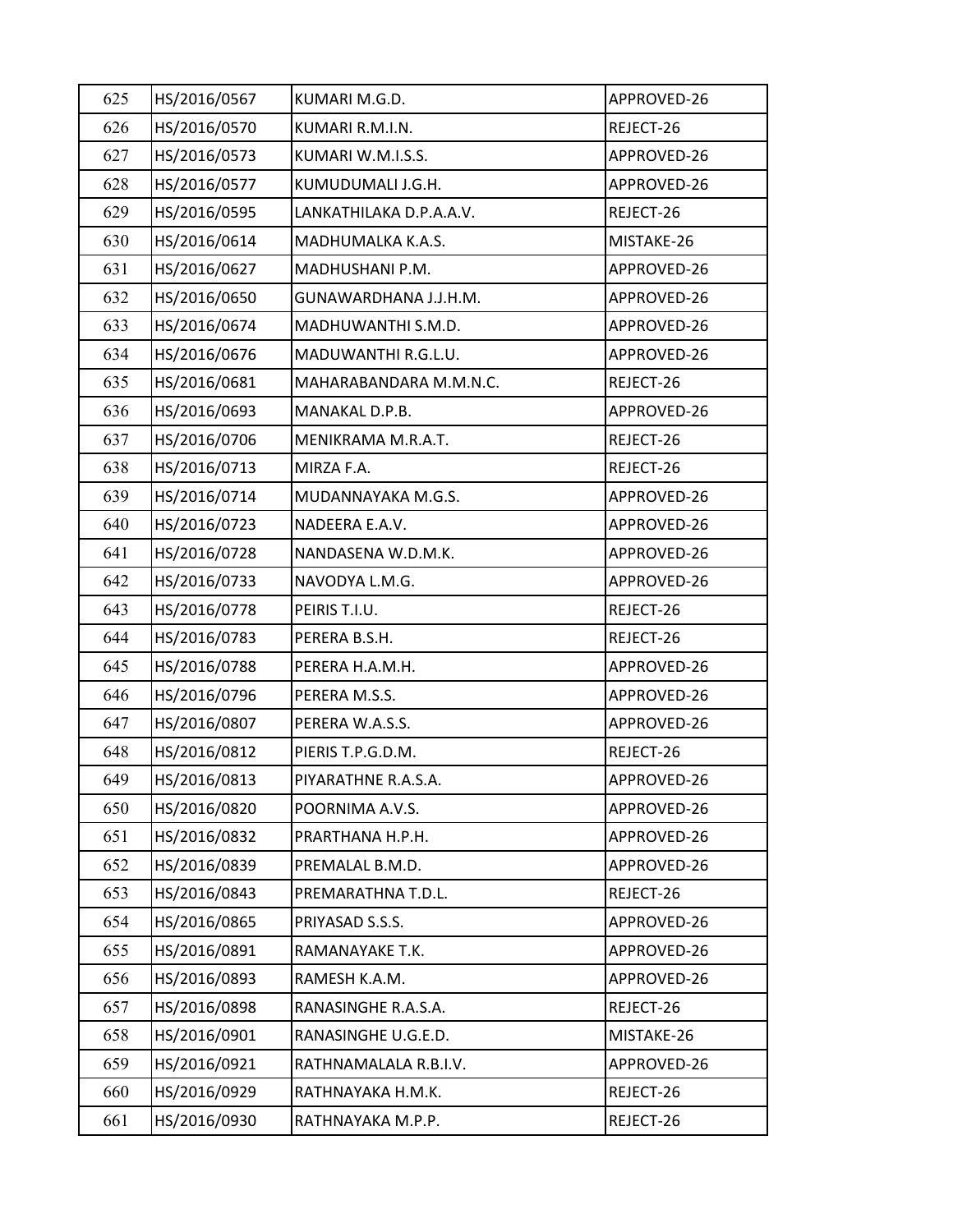| 662 | HS/2016/0934 | RATHNAYAKA R.M.A.T.K.   | APPROVED-26 |
|-----|--------------|-------------------------|-------------|
| 663 | HS/2016/0936 | RATHNAYAKA R.M.D.N.     | REJECT-26   |
| 664 | HS/2016/0953 | RATHNAYAKE R.M.I.D.     | REJECT-26   |
| 665 | HS/2016/0954 | RATHNAYAKE R.M.T.N.B.   | REJECT-26   |
| 666 | HS/2016/0956 | RATHNAYAKE W.M.N.S.     | APPROVED-26 |
| 667 | HS/2016/0970 | ARIYASINGHE M.P.        | APPROVED-26 |
| 668 | HS/2016/0984 | RODRIGO W.V.U.P.        | APPROVED-26 |
| 669 | HS/2016/0999 | SAKUNIKA G.W.A.         | APPROVED-26 |
| 670 | HS/2016/1001 | SAMADHI R.D.            | APPROVED-26 |
| 671 | HS/2016/1018 | SANDAKUMARI M.D.L.      | APPROVED-26 |
| 672 | HS/2016/1046 | SANJEEWA L.A.L.         | REJECT-26   |
| 673 | HS/2016/1049 | SAPUTHANTHRI S.P.       | APPROVED-26 |
| 674 | HS/2016/1060 | SENANAYAKA S.M.A.S.     | APPROVED-26 |
| 675 | HS/2016/1062 | SENARATH P.D.J.N.       | APPROVED-26 |
| 676 | HS/2016/1069 | SENAVIRATHNA P.R.U.K.   | REJECT-26   |
| 677 | HS/2016/1070 | SENEVIRATHNA B.H.M.T.D. | APPROVED-26 |
| 678 | HS/2016/1073 | SENEVIRATHNA R.P.M.     | APPROVED-26 |
| 679 | HS/2016/1079 | SENEVIRATHNE T.K.A.     | REJECT-26   |
| 680 | HS/2016/1111 | SILVA K.S.S.            | REJECT-26   |
| 681 | HS/2016/1116 | SIRIWARDHANA W.M.W.S.   | REJECT-26   |
| 682 | HS/2016/1121 | SOMASIRI M.P.S.         | APPROVED-26 |
| 683 | HS/2016/1129 | SURAWEERA M.A.G.A.N.    | REJECT-26   |
| 684 | HS/2016/1136 | THANAWEERA T.A.D.N.N.   | APPROVED-26 |
| 685 | HS/2016/1144 | THARIKA N.A.M.          | REJECT-26   |
| 686 | HS/2016/1149 | THATHSARA A.M.D.        | REJECT-26   |
| 687 | HS/2016/1155 | THENNAKOON T.M.D.M.     | APPROVED-26 |
| 688 | HS/2016/1159 | THILAKARATHNA A.G.N.H.  | REJECT-26   |
| 689 | HS/2016/1165 | THILAKARATHNA N.C.      | APPROVED-26 |
| 690 | HS/2016/1168 | THILAKARATHNE A.L.P.W.  | APPROVED-26 |
| 691 | HS/2016/1176 | THUSHARA K.Y.K.         | APPROVED-26 |
| 692 | HS/2016/1183 | UDAYANGANA N.P.D.D.     | APPROVED-26 |
| 693 | HS/2016/1190 | UKWATTA U.G.M.R.S.      | APPROVED-26 |
| 694 | HS/2016/1218 | WARUSAMANA D.S.         | REJECT-26   |
| 695 | HS/2016/1220 | WATAGALA W.G.P.C.       | APPROVED-26 |
| 696 | HS/2016/1256 | WICKRAMASINGHA M.D.S.   | APPROVED-26 |
| 697 | HS/2016/1271 | WIJAYAWARDHANA H.R.M.A. | APPROVED-26 |
| 698 | HS/2016/1282 | WIJESEKARA A.M.K.P.M.   | APPROVED-26 |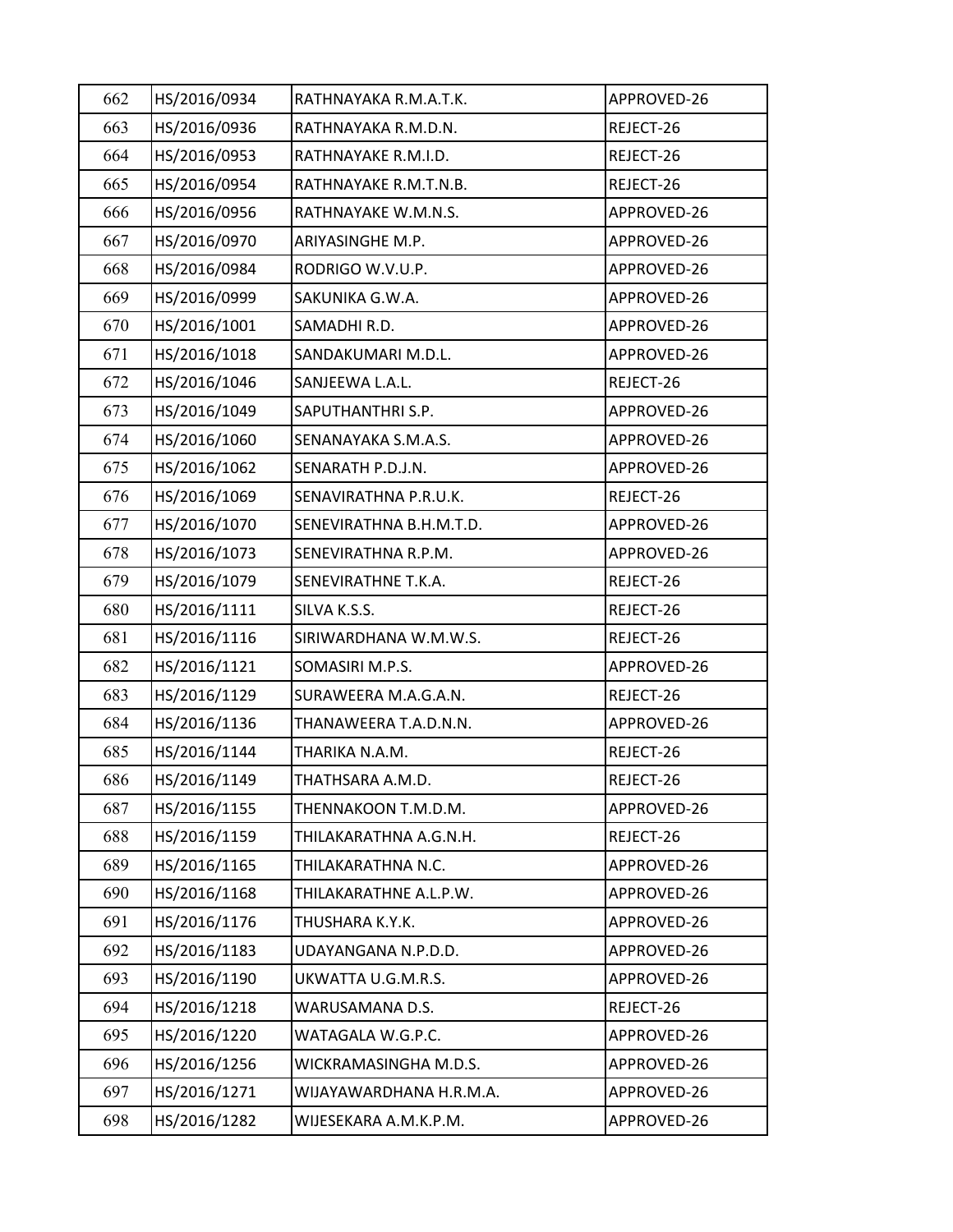| 699 | HS/2016/1289 | WIJESINGHE W.A.D.S.     | REJECT-26   |
|-----|--------------|-------------------------|-------------|
| 700 | HS/2016/1295 | WIJESUNDARA S.B.        | REJECT-26   |
| 701 | HS/2016/1296 | WIJESUNDARA T.M.N.N.    | APPROVED-26 |
| 702 | HS/2016/1313 | YASINTHA A.P.D.         | REJECT-26   |
| 703 | HS/2016/1320 | MIHIRANI K.H.H.D.       | MISTAKE-26  |
| 704 | HS/2016/2001 | NIYAS F.N.M.            | APPROVED-26 |
| 705 | HS/2016/2007 | RUSDA M.R.P.            | MISTAKE-26  |
| 706 | HS/2016/2015 | ADIKARI A.M.T.D.        | REJECT-26   |
| 707 | HS/2016/2021 | JAYAWARDHANA H.M.T.K.   | REJECT-26   |
| 708 | HS/2016/2030 | GALAGAWATTA D.V.H.K.    | APPROVED-26 |
| 709 | HS/2016/2034 | HERATH H.M.I.M.         | REJECT-26   |
| 710 | HS/2016/2052 | BANDARA I.M.A.N.        | MISTAKE-26  |
| 711 | HS/2016/2057 | DASANAYAKE P.G.R.N.S.   | REJECT-26   |
| 712 | HS/FT15/0004 | ARAVINDI G.L.U.         | APPROVED-26 |
| 713 | HS/FT15/0005 | ARIYARATHNA H.P.D.L.N.  | APPROVED-26 |
| 714 | HS/FT15/0011 | DIKWATHTHA P.D.         | APPROVED-26 |
| 715 | HS/FT15/0021 | KALHARI G.G.S.          | APPROVED-26 |
| 716 | HS/FT15/0022 | KARUNARATHNA K.A.B.M.   | REJECT-26   |
| 717 | HS/FT15/0041 | THILANKA G.H.I.         | MISTAKE-26  |
| 718 | HS/FT15/0049 | DULARA J.A.R.           | REJECT-26   |
| 719 | HS/FT15/0052 | MADDHUMAGE M.P.M.       | APPROVED-26 |
| 720 | HS/FT16/0004 | DISSANAYAKE D.M.D.N.    | REJECT-26   |
| 721 | HS/FT16/0015 | KALUBOWILA A.P.         | REJECT-26   |
| 722 | HS/FT16/0026 | NADHINITHARA D.M.T.     | REJECT-26   |
| 723 | HS/FT16/0036 | SANKALPANI W.M.A.K.W.N. | REJECT-26   |
| 724 | HS/FT16/0042 | SOMARATHNA D.D.K.C.     | APPROVED-26 |
| 725 | HS/FT16/0044 | WEERAKOON J.B.S.P.B.    | REJECT-26   |
| 726 | HS/FT16/0048 | WIJEWIKRAMA S.S.R.      | REJECT-26   |
| 727 | HS/FT16/0049 | WIKRAMATHILAKA J.I.G.   | REJECT-26   |
| 728 | HS/PC15/0006 | DISSANAYAKA W.D.S.M.    | REJECT-26   |
| 729 | HS/PC15/0016 | JAYAWARDENA M.T.K.N.    | APPROVED-26 |
| 730 | HS/PC16/0002 | ANURANGIKA K.D.M.D.     | REJECT-26   |
| 731 | HS/PC16/0012 | HEMAKUMARA P.W.K.H.     | REJECT-26   |
| 732 | HS/PC16/0016 | KOKALINATHAN T.         | APPROVED-26 |
| 733 | HS/PC16/0017 | KULARATHNE M.G.S.A.M.   | REJECT-26   |
| 734 | HS/PC16/0032 | WEERASINGHE W.P.S.K.    | APPROVED-26 |
| 735 | HS/TE15/0008 | CHANDRARATNE W.M.K.D.   | APPROVED-26 |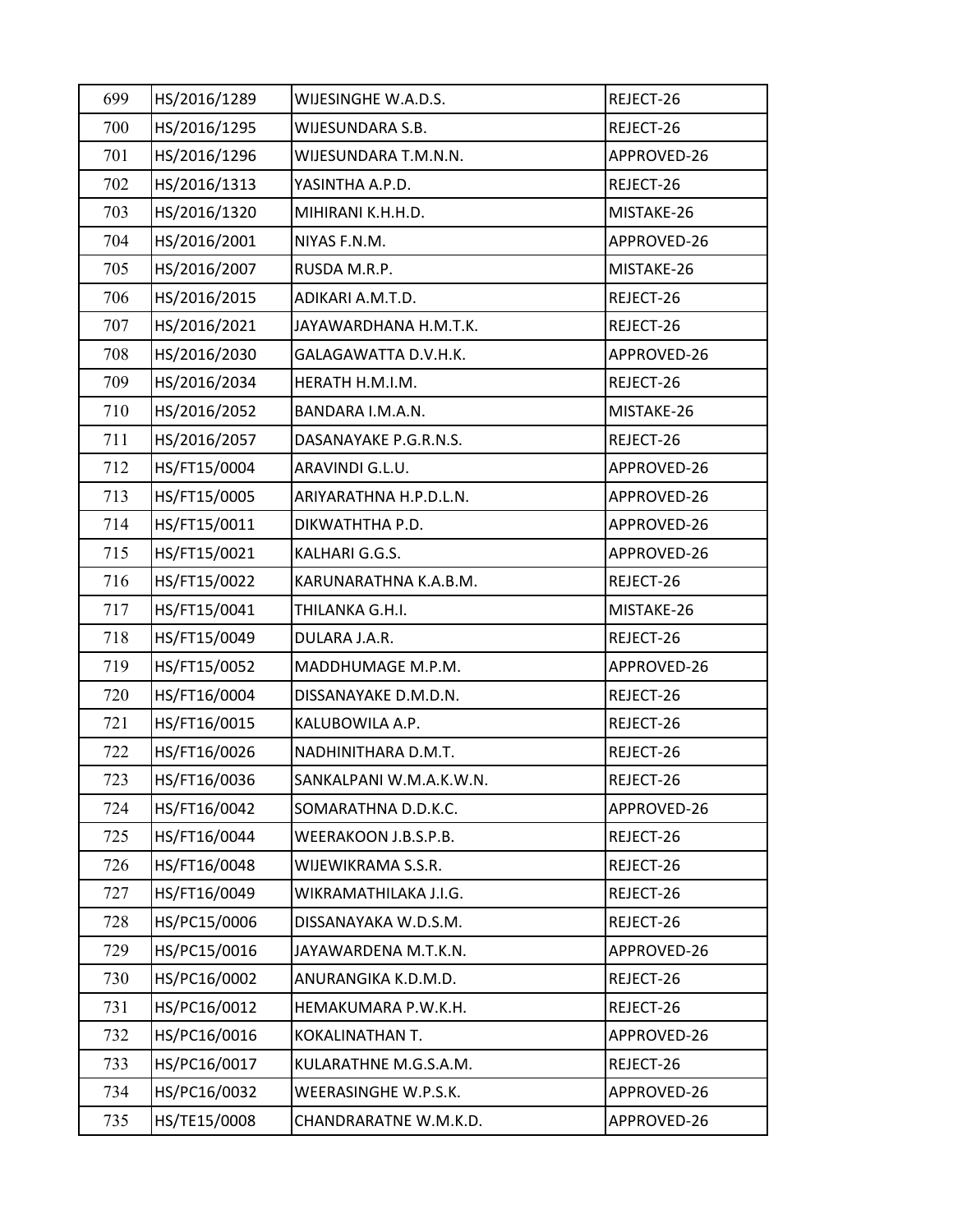| 736 | HS/TE15/0053 | NETHTHASINGHE N.A.S.S.S. | REJECT-26   |
|-----|--------------|--------------------------|-------------|
| 737 | HS/TE15/0062 | WIJEKOON W.M.Y.M.P.      | REJECT-26   |
| 738 | HS/TE16/0009 | EKANAYAKE E.M.A.N.       | APPROVED-26 |
| 739 | HS/TE16/0023 | KAVINDI M.K.R.           | REJECT-26   |
| 740 | HS/TE16/0041 | SONALI A.M.R.            | APPROVED-26 |
| 741 | HS/TS15/0001 | ABEYRATHNE R.G.I.A.      | APPROVED-26 |
| 742 | HS/TS15/0009 | JAYASINGHE J.A.A.I.      | REJECT-26   |
| 743 | HS/TS15/0010 | JAYASINGHE S.M.          | REJECT-26   |
| 744 | HS/TS15/0014 | PATHIRANA P.D.A.P.W.     | APPROVED-26 |
| 745 | HS/TS15/0026 | JEEWANTHI D.M.S.         | APPROVED-26 |
| 746 | HS/TS16/0002 | AYANTHA M.A.K.           | APPROVED-26 |
| 747 | HS/TS16/0006 | DILMINI J.W.T.           | REJECT-26   |
| 748 | HS/TS16/0017 | MUNASINGHE A.M.N.K.      | APPROVED-26 |
| 749 | IM/2015/009  | EGODAWELA S.M.D.T.K.     | REJECT-26   |
| 750 | IM/2015/011  | GAJANAYAKE L.I.H.        | REJECT-26   |
| 751 | IM/2015/015  | GUNATHILAKA S.T.L.M.     | APPROVED-26 |
| 752 | IM/2015/021  | KITHMINI M.K.D.          | REJECT-26   |
| 753 | IM/2015/024  | NANDASIRI T.L.S.V.       | REJECT-26   |
| 754 | IM/2015/026  | PERERA L.L.D.K.          | REJECT-26   |
| 755 | IM/2015/027  | PIRARTHANAN R.           | REJECT-26   |
| 756 | IM/2015/028  | PRABODHIKA A.P.K.J.      | REJECT-26   |
| 757 | IM/2015/033  | RUSAIKA K.F.             | APPROVED-26 |
| 758 | IM/2015/054  | RAJAPAKSHA.R.W.D.K.P.    | APPROVED-26 |
| 759 | IM/2016/014  | DE SILVA G.H.L.S.        | REJECT-26   |
| 760 | IM/2016/021  | GUNASEKARA H.P.P.T.      | REJECT-26   |
| 761 | IM/2016/031  | JAYASINGHE J.A.I.H.      | REJECT-26   |
| 762 | IM/2016/048  | NILUMIKA L.K.            | APPROVED-26 |
| 763 | IM/2016/052  | NISANSALA H.M.P.         | MISTAKE-26  |
| 764 | IM/2016/056  | PERERA A.A.Y.V.          | REJECT-26   |
| 765 | IM/2016/062  | PRASADIKA A.P.K.J.       | REJECT-26   |
| 766 | IM/2016/068  | RATHNASIRI P.M.P.M.      | REJECT-26   |
| 767 | IM/2016/073  | RUPASINGHE R.M.R.N.      | APPROVED-26 |
| 768 | IM/2016/077  | SAMARAWICKRAMA N.P.      | APPROVED-26 |
| 769 | IM/2016/089  | USMAN R.                 | REJECT-26   |
| 770 | IM/2016/096  | WIJESINGHE P.L.          | MISTAKE-26  |
| 771 | ME/2012/006  | ANUTHTHARA A.A.N.        | REJECT-26   |
| 772 | ME/2012/061  | JAYAWARDHANE W.W.M.D.S.  | APPROVED-26 |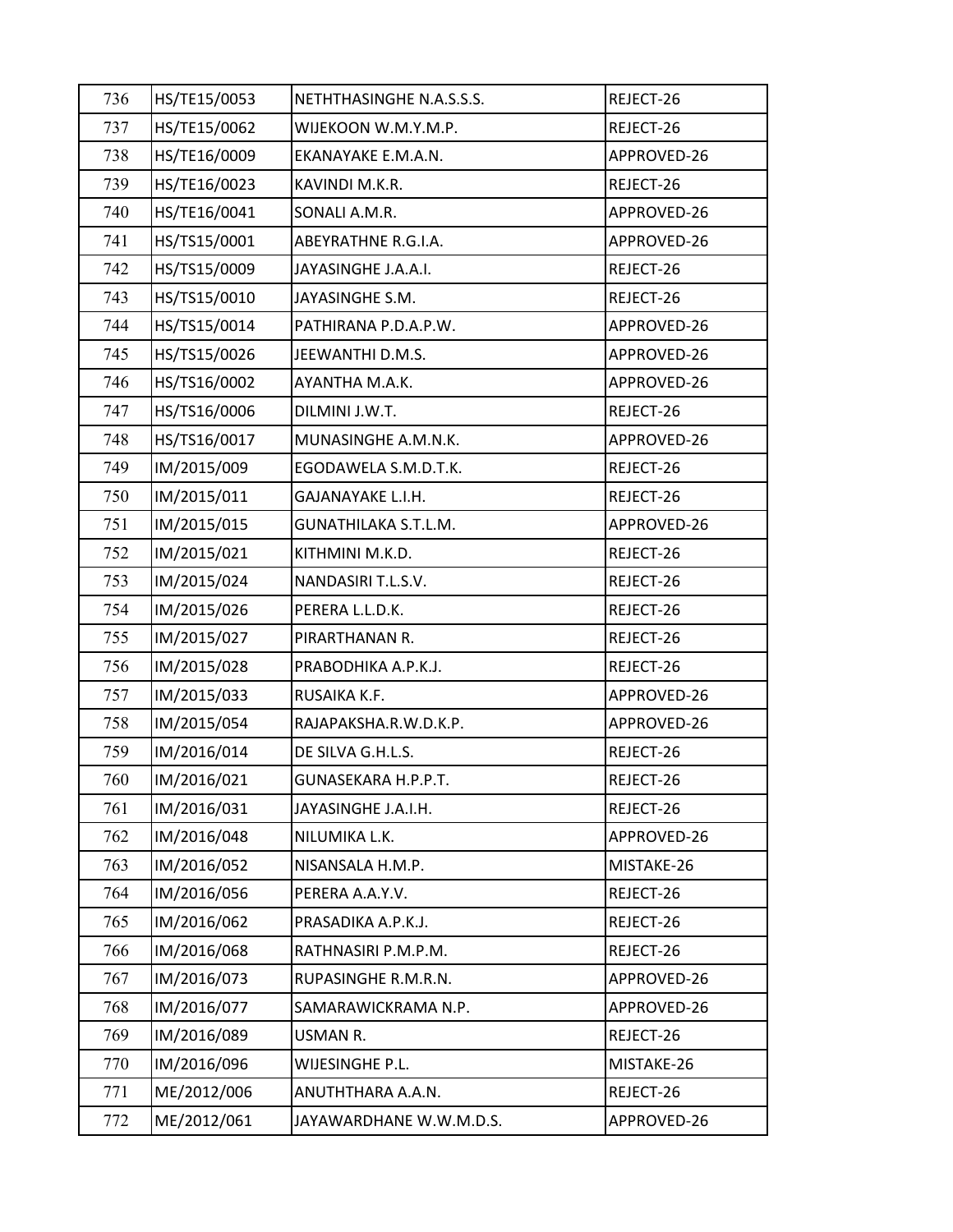| 773 | ME/2012/142 | WEERAKOON H.P.B.A.         | REJECT-26   |
|-----|-------------|----------------------------|-------------|
| 774 | ME/2013/024 | DEVINI A.G.D.C.            | APPROVED-26 |
| 775 | ME/2013/026 | DISSANAYAKA D.M.D.P.       | REJECT-26   |
| 776 | ME/2013/033 | EGODAGE E.T.D.             | REJECT-26   |
| 777 | ME/2013/054 | JAYARATHNA H.K.S.P.        | APPROVED-26 |
| 778 | ME/2013/065 | JAYAWARDHANE H.D.N.T.      | REJECT-26   |
| 779 | ME/2013/072 | KOBBEGALA K.G.P.K.         | APPROVED-26 |
| 780 | ME/2013/083 | MADUBASHINI R.M.S.         | REJECT-26   |
| 781 | ME/2013/104 | RANASINGHE I.P.D.T.        | APPROVED-26 |
| 782 | ME/2013/105 | RANASINGHE R.A.K.C.        | REJECT-26   |
| 783 | ME/2013/132 | WEERAKOON H.P.P.G.         | REJECT-26   |
| 784 | ME/2013/154 | WIJESINGHE W.D.D.C.        | REJECT-26   |
| 785 | ME/2014/026 | DASSANAYAKA B.A.I.C.       | REJECT-26   |
| 786 | ME/2014/044 | GIMHAN M.A.                | APPROVED-26 |
| 787 | ME/2014/057 | JAYASINGHE M.H.            | APPROVED-26 |
| 788 | ME/2014/071 | KULARATHNE D.M.N.          | REJECT-26   |
| 789 | ME/2014/082 | MADUSHANKA G.D.K.L.        | APPROVED-26 |
| 790 | ME/2014/093 | NISHSHANKA N.M.D.N.K.      | REJECT-26   |
| 791 | ME/2014/100 | PATHIRANA P.S.R.K.         | REJECT-26   |
| 792 | ME/2014/123 | SAMMANDAPPERUMA S.M.A.R.S. | REJECT-26   |
| 793 | ME/2014/125 | SANDARUWAN K.M.U.          | APPROVED-26 |
| 794 | ME/2014/142 | WEERARATHNE H.M.D.G.C.S.   | REJECT-26   |
| 795 | ME/2014/149 | WEWALDENIYA W.K.D.U.       | APPROVED-26 |
| 796 | ME/2014/153 | WIJEKOON T.W.              | APPROVED-26 |
| 797 | ME/2014/155 | WIJESOORIYA H.M.L.S.       | APPROVED-26 |
| 798 | ME/2014/166 | DISANAYAKA M.D.O.W.        | REJECT-26   |
| 799 | ME/2015/012 | AMARATHUNGA K.D.A.M.       | APPROVED-26 |
| 800 | ME/2015/022 | BANDARA H.R.C.N.           | APPROVED-26 |
| 801 | ME/2015/033 | DEDIGAMUWA T.L.            | APPROVED-26 |
| 802 | ME/2015/061 | HIRAN J.K.H.               | APPROVED-26 |
| 803 | ME/2015/064 | JAYALATH H.B.S.            | APPROVED-26 |
| 804 | ME/2015/065 | JAYALATH J.M.M.K.          | APPROVED-26 |
| 805 | ME/2015/070 | JAYASUNDARA H.P.P.I.       | REJECT-26   |
| 806 | ME/2015/079 | LAL P.A.E.S.               | APPROVED-26 |
| 807 | ME/2015/094 | MUNASINGHE M.A.A.T.        | APPROVED-26 |
| 808 | ME/2015/099 | PADMASIRI U.G.M.           | MISTAKE-26  |
| 809 | ME/2015/107 | PERERA M.A.I.H.            | APPROVED-26 |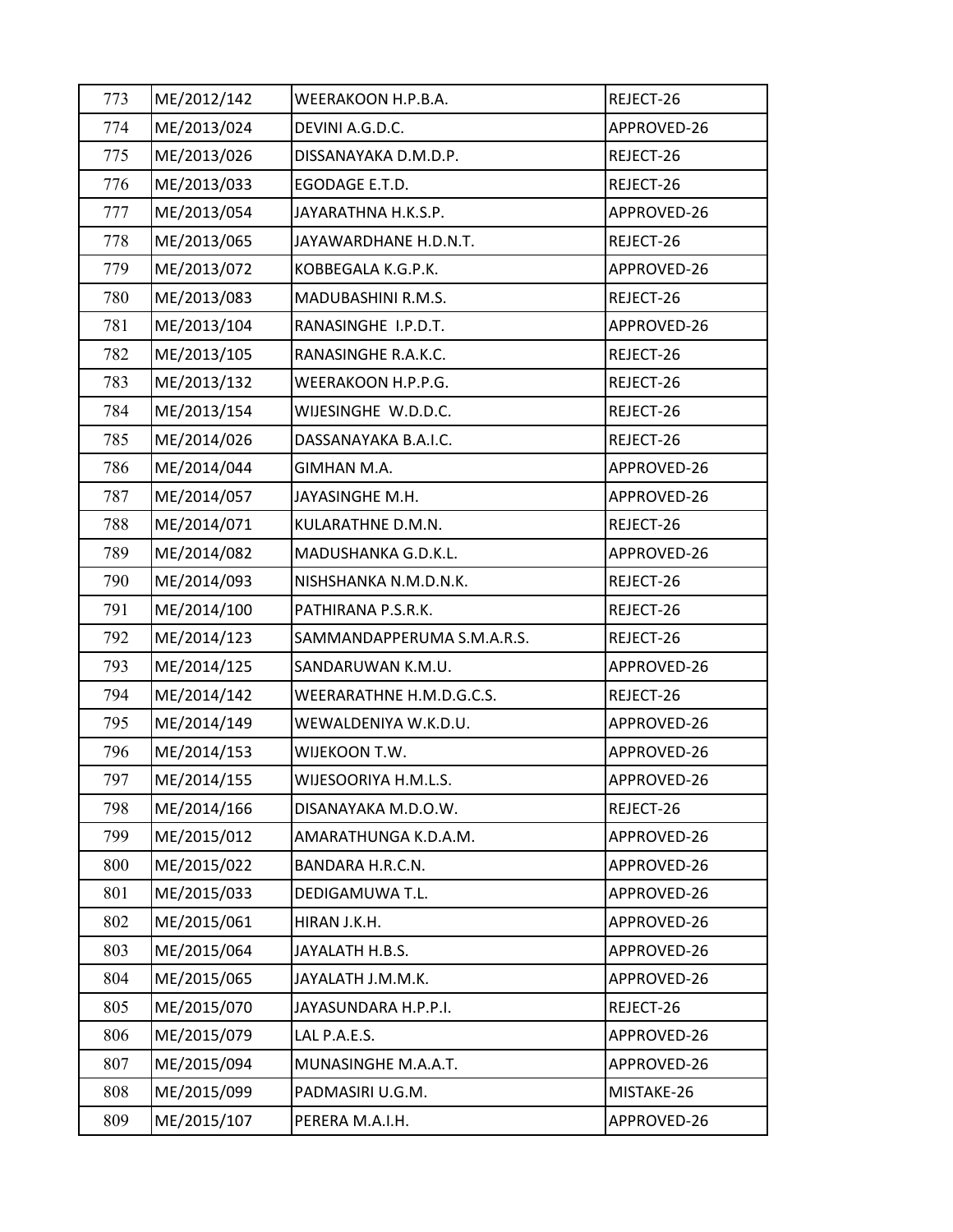| 810 | ME/2015/116 | RAJAPAKSHA J.S.R.L.     | REJECT-26   |
|-----|-------------|-------------------------|-------------|
| 811 | ME/2015/122 | RASHMIKA H.D.M.         | REJECT-26   |
| 812 | ME/2015/125 | RATHUGAMAGE H.S.        | REJECT-26   |
| 813 | ME/2015/126 | RIFATH M.J.A.           | APPROVED-26 |
| 814 | ME/2015/133 | SENARATHNA N.G.M.B.     | APPROVED-26 |
| 815 | ME/2015/137 | SERASINGHE S.M.A.S.     | APPROVED-26 |
| 816 | ME/2015/141 | SOYSA E.M.N.            | MISTAKE-26  |
| 817 | ME/2015/151 | WEERAWIMALA D.K.L.R.    | APPROVED-26 |
| 818 | ME/2015/158 | WIJETHUNGA W.M.N.N.     | APPROVED-26 |
| 819 | ME/2016/021 | BAANU A.J.Z.            | APPROVED-26 |
| 820 | ME/2016/022 | BANDARA A.M.D.A.        | APPROVED-26 |
| 821 | ME/2016/024 | BANDARA U.P.N.N.T.      | REJECT-26   |
| 822 | ME/2016/064 | JAYASEKARA A.L.W.A.     | REJECT-26   |
| 823 | ME/2016/066 | JAYASINGHE J.M.P.T.     | APPROVED-26 |
| 824 | ME/2016/073 | KALANSURIYA N.D.        | REJECT-26   |
| 825 | ME/2016/082 | KUNCHANI M.N.           | APPROVED-26 |
| 826 | ME/2016/085 | KUSHANI W.K.S.I.        | APPROVED-26 |
| 827 | ME/2016/099 | NAFRIS M.N.M.           | APPROVED-26 |
| 828 | ME/2016/103 | NAYANANANDA U.C.        | APPROVED-26 |
| 829 | ME/2016/111 | PERERA H.A.Y.T.         | APPROVED-26 |
| 830 | ME/2016/117 | RANASINGHE W.R.A.G.P.   | REJECT-26   |
| 831 | ME/2016/122 | RATHNAYAKA R.K.K.       | REJECT-26   |
| 832 | ME/2016/126 | RUPASINGHE U.G.M.S.B.   | REJECT-26   |
| 833 | ME/2016/127 | <b>RUTHRAKUMAR R.</b>   | APPROVED-26 |
| 834 | ME/2016/134 | SANDARUWAN K.A.D.H.     | APPROVED-26 |
| 835 | ME/2016/153 | VITHARANA K.V.S.M.      | APPROVED-26 |
| 836 | ME/2016/160 | WIJEKURUPPU W.M.A.I.    | APPROVED-26 |
| 837 | ME/2016/165 | WIJETHILAKE S.P.A.M.    | MISTAKE-26  |
| 838 | PC/2014/029 | SITHSARANI K.P.G.M.     | APPROVED-26 |
| 839 | PE/2015/012 | GUNARATHNAK.A.B.J.W.B   | REJECT-26   |
| 840 | PE/2015/020 | KULASINGHE K.B.N.R.     | REJECT-26   |
| 841 | PE/2015/027 | NETHTHIKUMARA A.K.      | APPROVED-26 |
| 842 | PE/2015/028 | NETHTHIKUMARA D.E.      | APPROVED-26 |
| 843 | PE/2015/031 | NIROSHANA H.A.          | APPROVED-26 |
| 844 | PE/2015/036 | RODRIGO A.V.C.          | APPROVED-26 |
| 845 | PE/2015/038 | THANABALASINGAM T.      | APPROVED-26 |
| 846 | PE/2015/044 | WIJAYARATHNA H.N.G.S.D. | APPROVED-26 |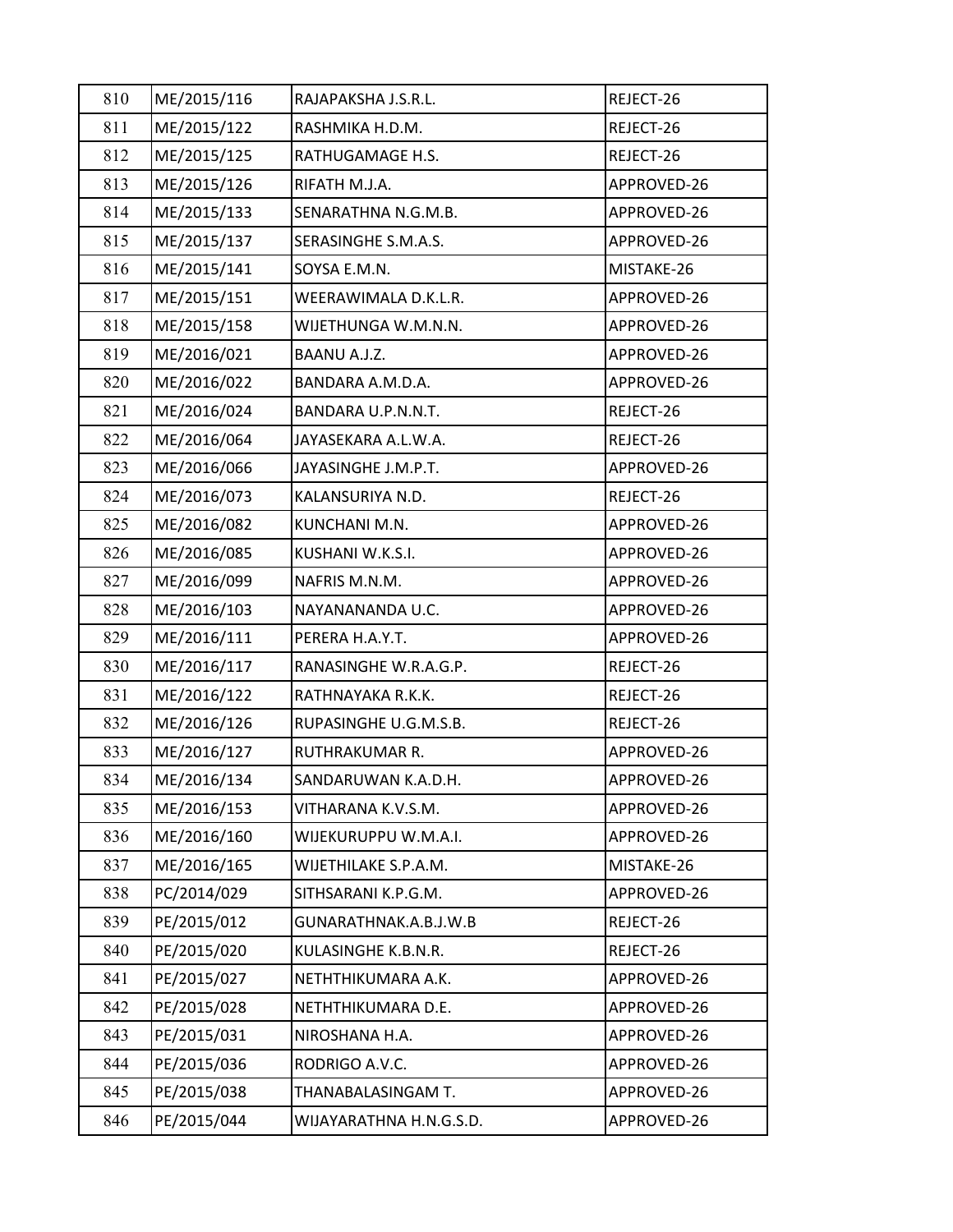| 847 | PE/2016/003 | ARACHCHI P.H.A.N.G.H.    | APPROVED-26 |
|-----|-------------|--------------------------|-------------|
| 848 | PE/2016/009 | DIVANIYA M.              | REJECT-26   |
| 849 | PE/2016/013 | GIMSHAN E.M.             | APPROVED-26 |
| 850 | PE/2016/026 | LEANAGE H.B.             | APPROVED-26 |
| 851 | PE/2016/036 | NANDASIRI D.D.D.S.       | REJECT-26   |
| 852 | PE/2016/042 | RANDENIARACHCHI R.A.N.D. | REJECT-26   |
| 853 | PE/2016/049 | <b>VIJITHAN S.</b>       | APPROVED-26 |
| 854 | PS/2014/025 | KANISHKA R.S.            | MISTAKE-26  |
| 855 | PS/2014/228 | WICKRAMASINGHA W.D.G.V.  | REJECT-26   |
| 856 | PS/2014/269 | WEERARATHNA M.L.         | APPROVED-26 |
| 857 | PS/2015/014 | BANDARA B.R.R.G.         | APPROVED-26 |
| 858 | PS/2015/021 | DAYARATHNA W.K.A.T.      | REJECT-26   |
| 859 | PS/2015/121 | RATHNAYAKE C.D.W.        | REJECT-26   |
| 860 | PS/2015/127 | RUPASINGHE R.A.K.P.      | REJECT-26   |
| 861 | PS/2015/155 | WELLASSA P.W.G.S.R.      | APPROVED-26 |
| 862 | PS/2015/195 | GAMAGE.R.D.G.            | MISTAKE-26  |
| 863 | PS/2015/196 | GUNARATHNE.K.M.U.        | REJECT-26   |
| 864 | PS/2015/226 | NAKANDALA.I.A.           | REJECT-26   |
| 865 | PS/2015/229 | PATHAMSHIKA.S.E.M.H.     | APPROVED-26 |
| 866 | PS/2015/240 | RATHNAYAKE A.M.D.J.B.    | APPROVED-26 |
| 867 | PS/2015/242 | SAMARAWICKRAMA S.S.P.    | APPROVED-26 |
| 868 | PS/2015/265 | KARIYAWASAM.K.K.P.M.     | APPROVED-26 |
| 869 | PS/2015/273 | SACHITHRANI V.D.         | APPROVED-26 |
| 870 | PS/2015/291 | PANDUWAWALA P.K.P.G.     | REJECT-26   |
| 871 | PS/2015/294 | DISSANAYAKE S.A.C.J.     | APPROVED-26 |
| 872 | PS/2015/302 | JAYASOORIYA J.R.L.D.     | REJECT-26   |
| 873 | PS/2015/305 | KIRIMANNA V.K.S.P.       | REJECT-26   |
| 874 | PS/2015/311 | MUTHUKUMARANA M.N.       | APPROVED-26 |
| 875 | PS/2015/321 | LIYANAGE L.T.H.          | APPROVED-26 |
| 876 | PS/2015/324 | RANASINGHE K.M.N.S.      | REJECT-26   |
| 877 | PS/2015/327 | SOISA R.P.S.D            | MISTAKE-26  |
| 878 | PS/2015/348 | KUMARAGE S.L.            | APPROVED-26 |
| 879 | PS/2015/349 | SEWWANDI J.A.S.          | APPROVED-26 |
| 880 | PS/2015/354 | AMARAKOON M.N.B.         | APPROVED-26 |
| 881 | PS/2015/356 | AMARATHUNGA A.K.R.       | APPROVED-26 |
| 882 | PS/2015/361 | BOPAGE H.S.              | MISTAKE-26  |
| 883 | PS/2015/373 | JAYASEEKARA W.M.R.A.     | APPROVED-26 |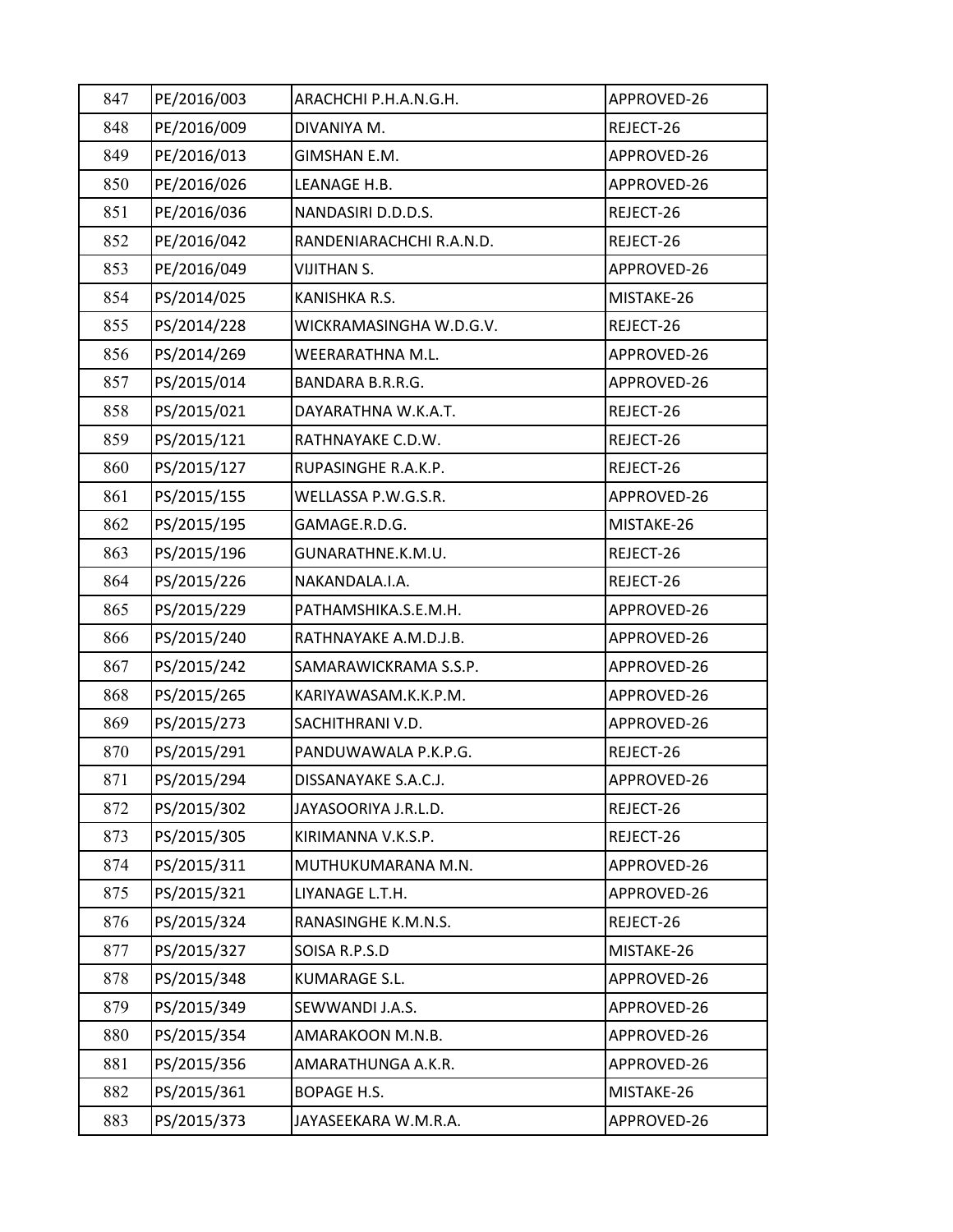| 884 | PS/2015/385 | MADHUSHANI J.G.K.      | REJECT-26   |
|-----|-------------|------------------------|-------------|
| 885 | PS/2015/405 | WEERASINGHE M.L.A.     | APPROVED-26 |
| 886 | PS/2015/406 | WICKRAMA H.H.K.D.C.    | REJECT-26   |
| 887 | PS/2015/407 | WIJEKOON W.M.M.N.      | REJECT-26   |
| 888 | PS/2015/419 | DISSANAYAKE D.M.G.T.   | APPROVED-26 |
| 889 | PS/2015/431 | WEERARATHNE J.G.E.R.   | APPROVED-26 |
| 890 | PS/2015/433 | NILUPUL P.L.A.H.       | APPROVED-26 |
| 891 | PS/2015/437 | WIDANAGAMA D.T.J.K.    | APPROVED-26 |
| 892 | PS/2015/438 | ARIYAWANSHA A.H.U.     | REJECT-26   |
| 893 | PS/2016/012 | ARUNODDYA G.S.         | APPROVED-26 |
| 894 | PS/2016/014 | AYESHA K.M.S.          | APPROVED-26 |
| 895 | PS/2016/017 | BANDARA K.A.M.S.       | APPROVED-26 |
| 896 | PS/2016/020 | BODHINARAYANA B.A.I.M. | APPROVED-26 |
| 897 | PS/2016/021 | BODHIPAKSHA B.A.B.L.   | APPROVED-26 |
| 898 | PS/2016/060 | GALAHITIYAWA S.P.      | APPROVED-26 |
| 899 | PS/2016/064 | GANEPOLA K.D.          | APPROVED-26 |
| 900 | PS/2016/067 | GIMHANI L.H.K.         | APPROVED-26 |
| 901 | PS/2016/082 | IMBULANA I.D.D.C.      | MISTAKE-26  |
| 902 | PS/2016/083 | INDRARATHNA W.A.L.D.S. | APPROVED-26 |
| 903 | PS/2016/099 | JAYAWARDHANA N.W.I.    | REJECT-26   |
| 904 | PS/2016/111 | KARUNATHILAKA M.G.M.T. | REJECT-26   |
| 905 | PS/2016/112 | KASTHURIARACHCHI H.B.  | APPROVED-26 |
| 906 | PS/2016/120 | KUMARASINGHE U.I.      | REJECT-26   |
| 907 | PS/2016/121 | KUMARI I.U.G.S.U.      | REJECT-26   |
| 908 | PS/2016/122 | KURUKULASOORIYA N.R.   | APPROVED-26 |
| 909 | PS/2016/123 | L.V.RASMI KAUSHALYA    | APPROVED-26 |
| 910 | PS/2016/126 | LAKSHANI K.A.A.        | APPROVED-26 |
| 911 | PS/2016/138 | MADHURANGI G.G.L.      | APPROVED-26 |
| 912 | PS/2016/139 | MADURANGA K.L.         | APPROVED-26 |
| 913 | PS/2016/152 | MUTHUKUMARANA H.T.N.A. | REJECT-26   |
| 914 | PS/2016/153 | NANAYAKKARA T.K.       | REJECT-26   |
| 915 | PS/2016/173 | PRABHASHWARI T.H.K.R.  | APPROVED-26 |
| 916 | PS/2016/184 | RATHNAYAKA A.G.D.V.    | APPROVED-26 |
| 917 | PS/2016/187 | RATHNAYAKA R.M.U.R.L.  | REJECT-26   |
| 918 | PS/2016/200 | SAMARAKOONS.M.K.B.     | REJECT-26   |
| 919 | PS/2016/230 | TENNAKOON T.M.S.A.     | APPROVED-26 |
| 920 | PS/2016/232 | THARASARA H.W.C.       | REJECT-26   |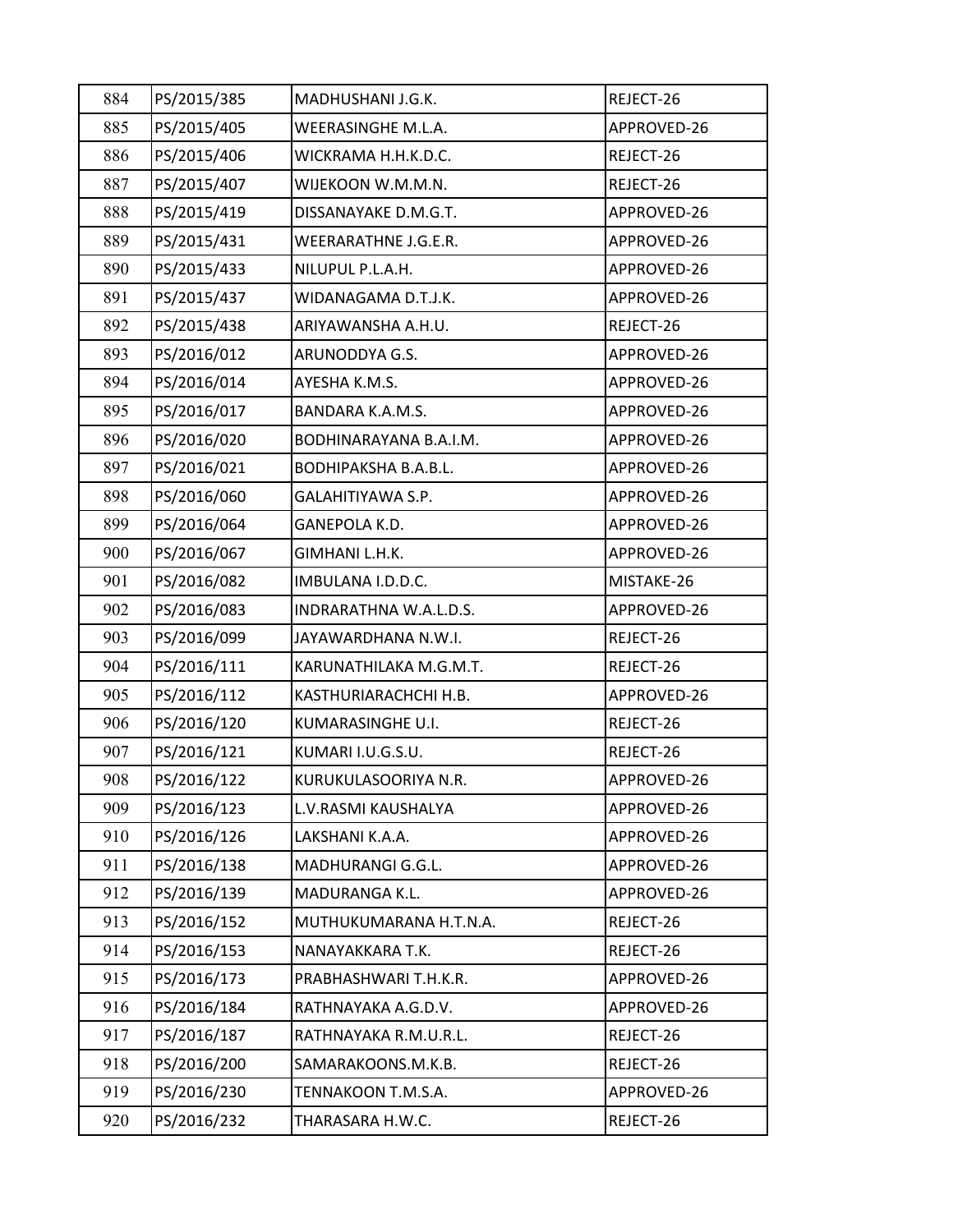| 921 | PS/2016/233 | THARIKA W.G.D.S.            | REJECT-26                          |
|-----|-------------|-----------------------------|------------------------------------|
| 922 | PS/2016/235 | THATHSARANI K.V.M.N.        | REJECT-26                          |
| 923 | PS/2016/268 | WIJESURIYA H.P.A.D.         | REJECT-26                          |
| 924 | PS/2016/283 | CHATHURIKA K.D.H.           | REJECT-26                          |
| 925 | PS/2016/286 | THAMBUGALA.L.R.N.L          | REJECT-26                          |
| 926 | SE/2014/010 | INTHUJAN R.                 | APPROVED-26                        |
| 927 | SE/2014/029 | WIMALASENA R.A.R.S.         | APPROVED-26                        |
| 928 | SE/2014/036 | KAVINDA W.A.Y.              | REJECT-26                          |
| 929 | SE/2014/042 | PUNCHIHEWA V.A.             | APPROVED-26                        |
| 930 | SE/2014/053 | WICKRAMASIRI M.K.A.D.       | APPROVED-26                        |
| 931 | SE/2015/018 | KUMARA B.S.I.               | MISTAKE-26                         |
| 932 | SE/2015/039 | WICKRAMARATHNE D.P.G.P.S.N. | MISTAKE-26                         |
| 933 | SE/2015/047 | FERNANDO.B.W.P.             | APPROVED-26                        |
| 934 | SE/2016/004 | CHATHURANGA P.V.K.          | APPROVED-26                        |
| 935 | SE/2016/007 | EDIRISINGHA J.P.            | APPROVED-26                        |
| 936 | SE/2016/013 | HERATH H.M.I.D.K.           | APPROVED-26                        |
| 937 | SE/2016/014 | JAYATHILAKA R.D.C.K.        | REJECT-26                          |
| 938 | SE/2016/017 | KARUNARATHNA K.M.S.         | REJECT-26                          |
| 939 | SE/2016/021 | KUDALIGAMA K.V.C.S.         | REJECT-26                          |
| 940 | SE/2016/023 | MADHUSANKA K.M.D.           | APPROVED-26                        |
| 941 | SE/2016/025 | MALAKA R.D.A.               | APPROVED-26                        |
| 942 | SE/2016/027 | MINSAH A.R.M.               | APPROVED-26                        |
| 943 | SE/2016/033 | PEMARATHNA P.I.D.S.         | APPROVED-26                        |
| 944 | SE/2016/045 | SENEVIRATHNA S.M.D.P.B.     | APPROVED-26                        |
| 945 | SE/2016/046 | SHAKTHI J.A.A.              | REJECT-26                          |
| 946 | SE/2016/050 | WEERASINGHA M.P.S.          | REJECT-26                          |
| 947 | SE/2016/051 | WETHTHASINGHE W.V.S.A.      | REJECT-26                          |
| 948 | SE/2016/053 | ARIYARATHNA S.K.G.C.        | KEJECI-Z6<br>REIECT <sub>-26</sub> |
| 949 | SH/2014/034 | SEPALIKA P.H.M.             | REJECT-26                          |
| 950 | SH/2014/046 | RASHITHA ZUMLA A.S.         | APPROVED-26                        |
| 951 | SH/2015/023 | PATHIRANA J.M.W.            | APPROVED-26                        |
| 952 | SH/2016/001 | ABEYRATHNE M.K.A.U.         | REJECT-26                          |
| 953 | SH/2016/004 | CHANDRAMALI S.P.D.          | REJECT-26                          |
| 954 | SH/2016/008 | GINIGADDARA S.N.            | REJECT-26                          |
| 955 | SH/2016/018 | MADHYA S.P.A.S.             | REJECT-26                          |
| 956 | SH/2016/021 | MIHIRANGANI H.M.T.          | APPROVED-26                        |
| 957 | TE/2014/010 | ILFA M.I.                   | REJECT-26                          |